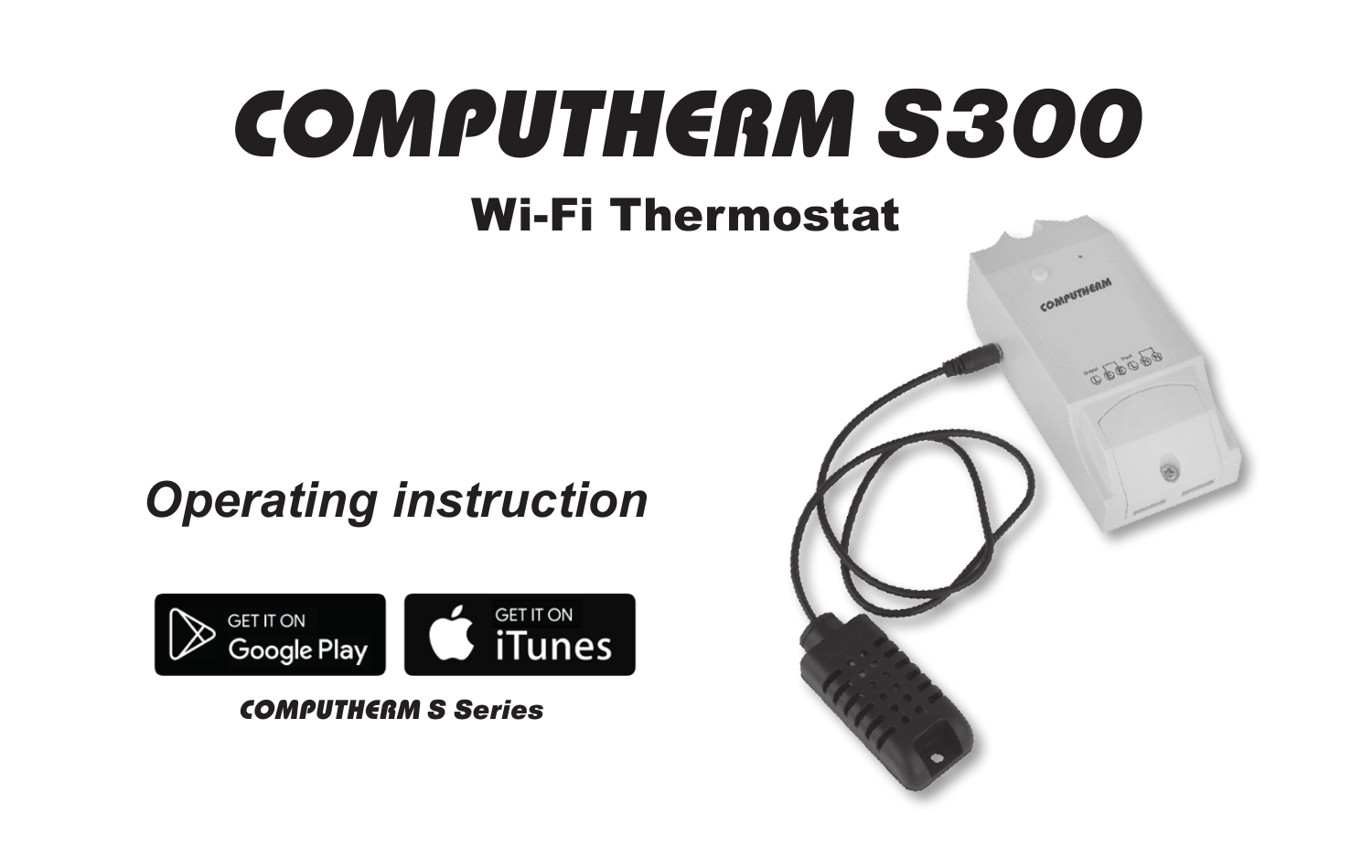| <b>TABLE OF CONTENTS</b>                                                                                                    |    |
|-----------------------------------------------------------------------------------------------------------------------------|----|
| 1. A general description of the thermostat                                                                                  | 3  |
| 2. Important warnings and safety recommendations                                                                            | 5  |
| 3. Meanings of the LED signals of the thermostat                                                                            | 8  |
| 4. Putting the apparatus into operation                                                                                     | 9  |
| 4.1. Downloading and installing mobile application                                                                          | 9  |
| 4.2. Connecting the thermostat to the user account and establishing contact<br>between the thermostat and the Wi-Fi network | 11 |
| 5. Use of the thermostat and application, a description of                                                                  |    |
| functions and services                                                                                                      | 17 |
| 6. Recommendations for the use of the thermostat                                                                            | 24 |
| 6.1. Remote control for central heating, heaters and infrared heating panels                                                | 24 |
| 6.2. Programmed operation and remote control of other electric devices (e.g.                                                |    |
| watering pumps, refrigerators)                                                                                              | 28 |
| <b>7. Practical advices</b>                                                                                                 | 30 |
| 8. Product information and technical data                                                                                   | 33 |
| - 2 -                                                                                                                       |    |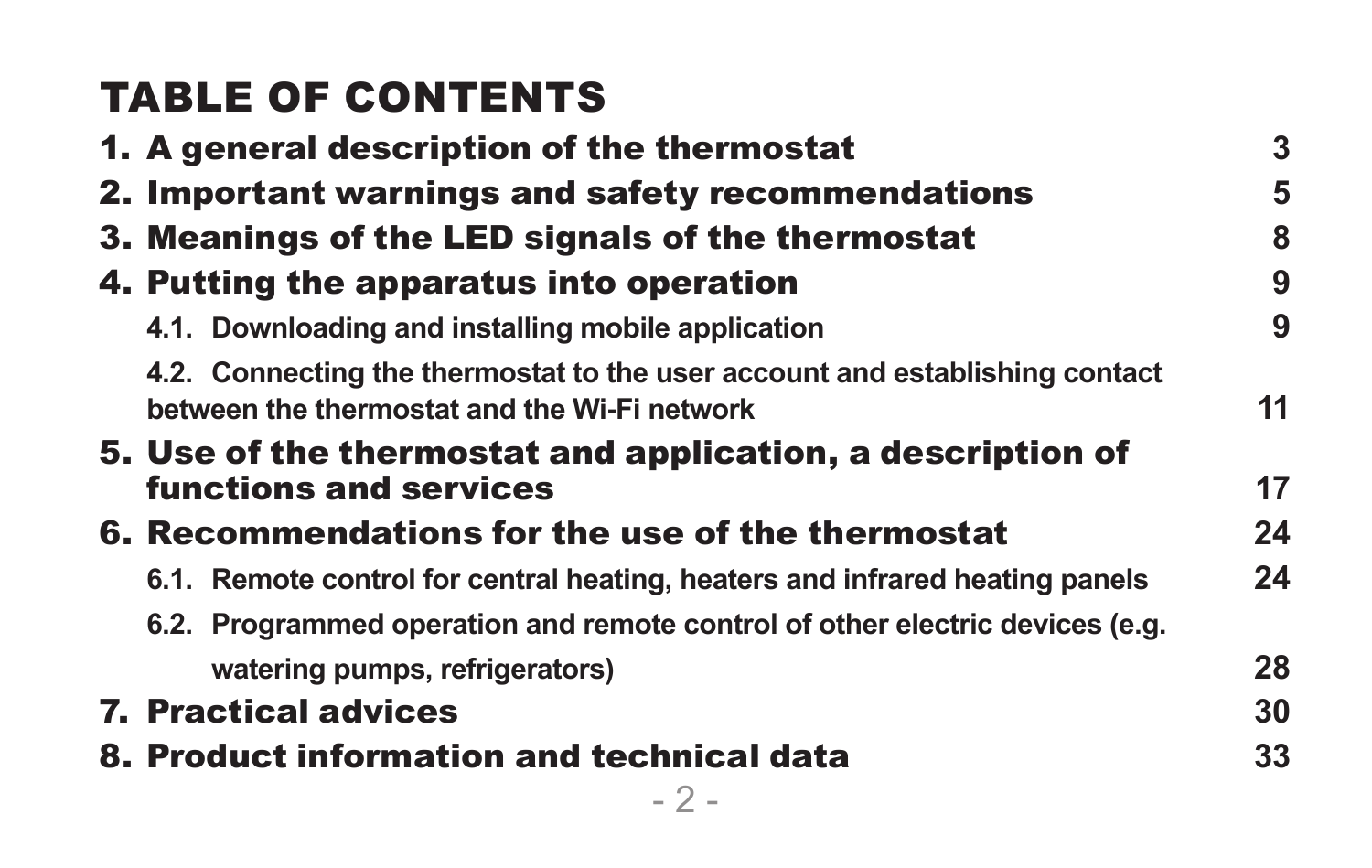# 1. A GENERAL DESCRIPTION OF THE THERMOSTAT

COMPUTHERM *S300* **Wi-Fi thermostat is an apparatus that can be controlled by a smart phone via the Internet, and we recommend it primarily as a supplement for an existing central heating systems and other electric devices to enable remote control.** When it is **ON**, the network voltage appears on the thermostat terminal, and below the maximum loadability limit of its output relay the thermostat is suitable to control any connected electric device (e.g. gas boilers, infrared heating panels, etc.). The apparatus can be easily controlled manually on the spot or by a smart phone via the Internet and its operating condition (**ON/OFF)** can be checked continuously. In addition, the apparatus enables automatic control based on the temperature and humidity. Several thermostats installed at different places can be registered into the same user account and can be controlled (even from the same smart phone). For easy handling, devices belonging to the same place of use can be arranged into separate groups (e.g. flat or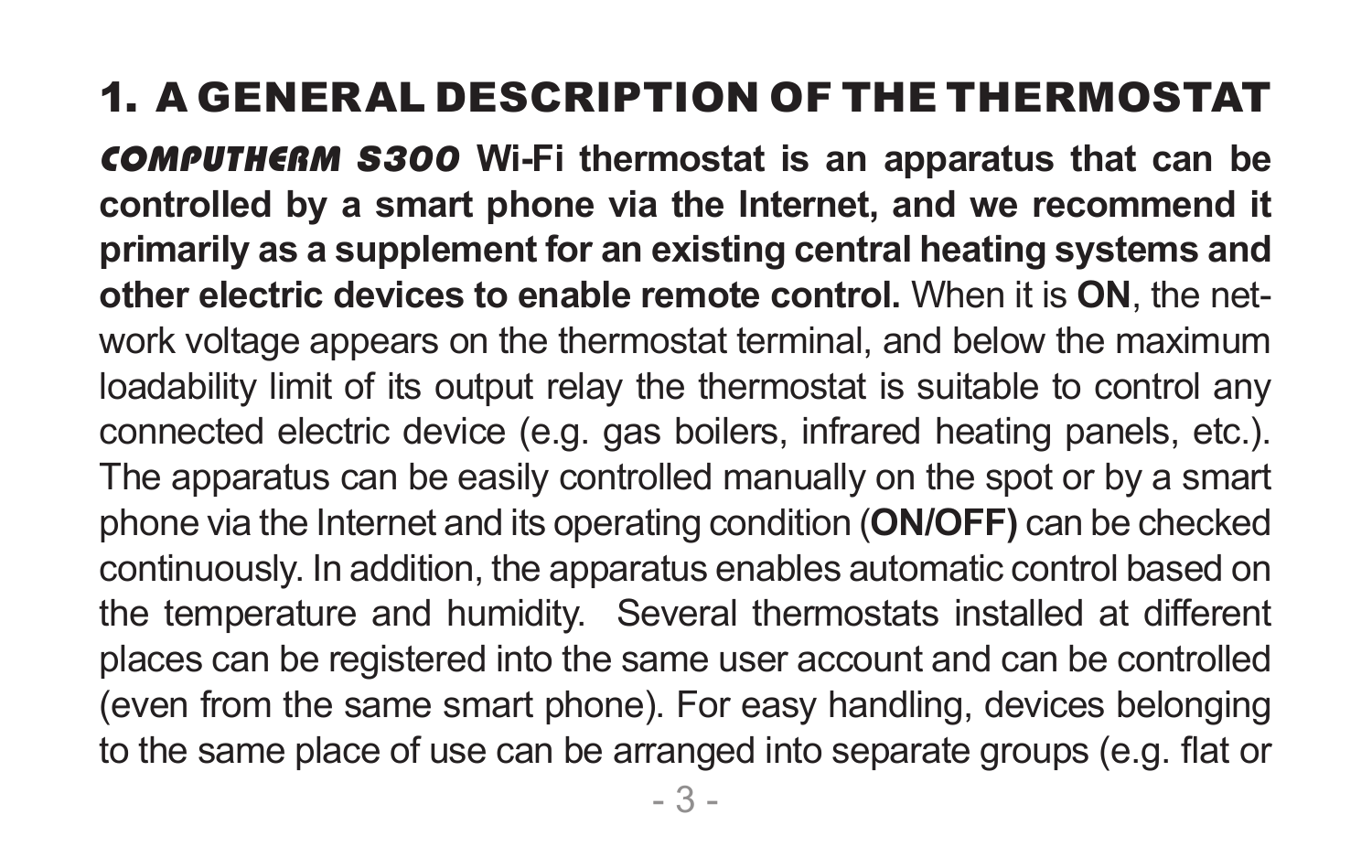holiday home). Devices that have been put into service can be controlled by more than one smart phone with the help of "**Share**" function.

A heating system controlled by an existing thermostat and complemented with a **COMPUTHERM S300** Wi-Fi thermostat can be made remotely controllable by means of a smartphone via the Internet.

This product is especially useful when you do not use your flat or house according to a predetermined schedule, you leave your home for an uncertain period of time or you wish to control or check the heating of your holiday home remotely during the heating season.

**The functions and services of the apparatus and recommendations for its use are described in detail in** *Chapters 5 and 6***.**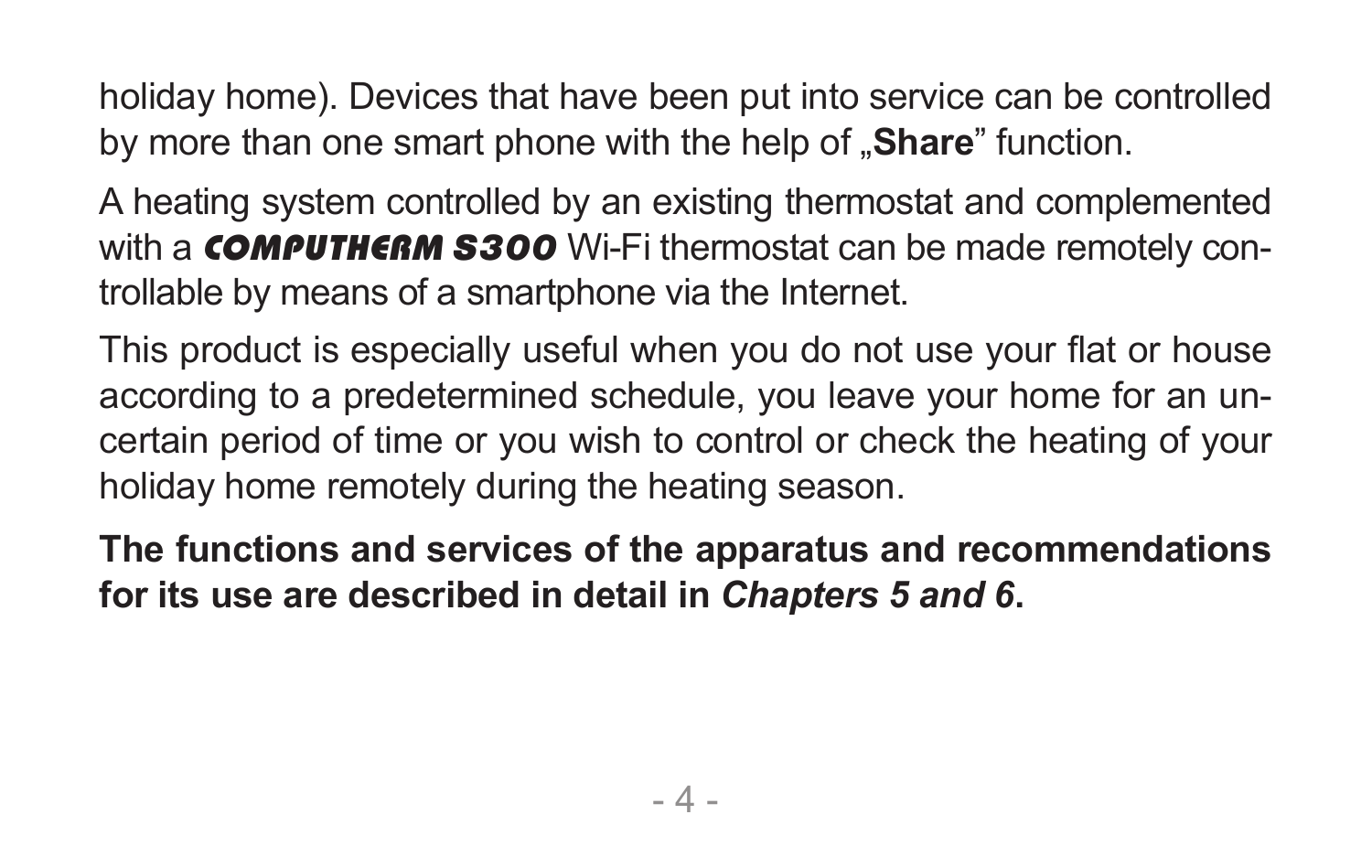#### 2. IMPORTANT WARNINGS AND SAFETY RECOM-MENDATIONS

- Before starting to use the apparatus, please study carefully the instructions for use and follow strictly the instructions therein.
- The thermostat was designed for business or household (not industrial) use and can be used to control any electric device whose performance does not exceed 3.6 kW (loadability: 230 V AC; 50-60 Hz; 16 A).
- **When it is ON, network voltage appears on the thermostat terminal, contrary to thermostats with conventional potential free relay output.**
- Before starting to use the thermostat, make sure that the Wi-Fi network is reliably accessible at the place where you intend to use the apparatus.
- This apparatus has been designed for indoor use. Do not use it in a humid, dusty or chemically aggressive environment.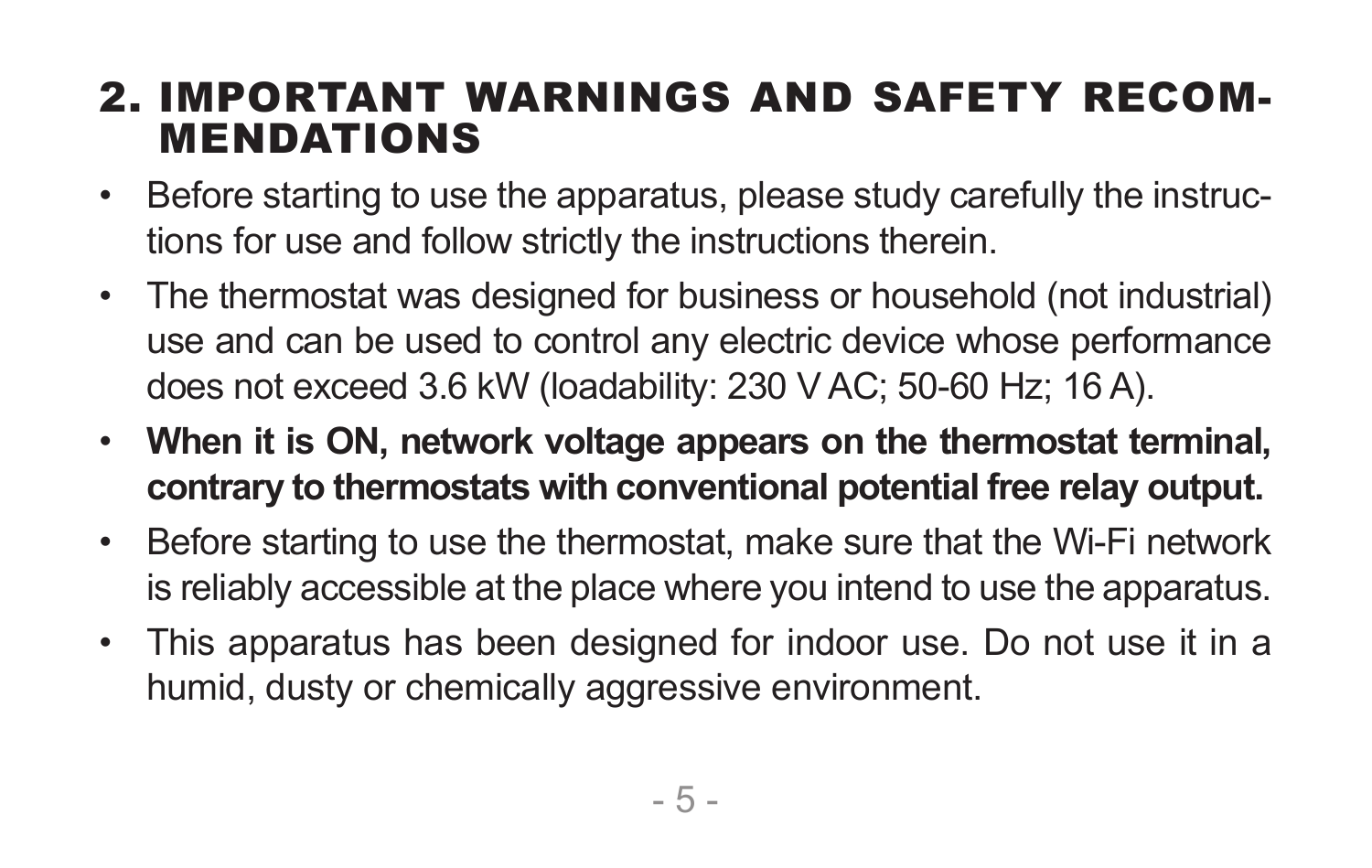- This apparatus is a thermostat that can be controlled via a wireless Wi-Fi network. To prevent jamming, keep it away from such electric equipment which may interfere with wireless communications.
- The manufacturer will assume no responsibility for any direct or indirect damages or income losses caused by/during the use of the product.
- The apparatus will not work without power supply but in automatic mode it memorizes the settings and resumes operation without any intervention after the power supply is restored (the power outage is eliminated). In manual mode please check - and modify if required – the setting of the thermostat according to the needs and specify its position to be set after the power outage is eliminated and power supply is restored (turned on/off, last previous condition; see Point "**g**" in Chapter 5). If you intend to use the apparatus in an environment where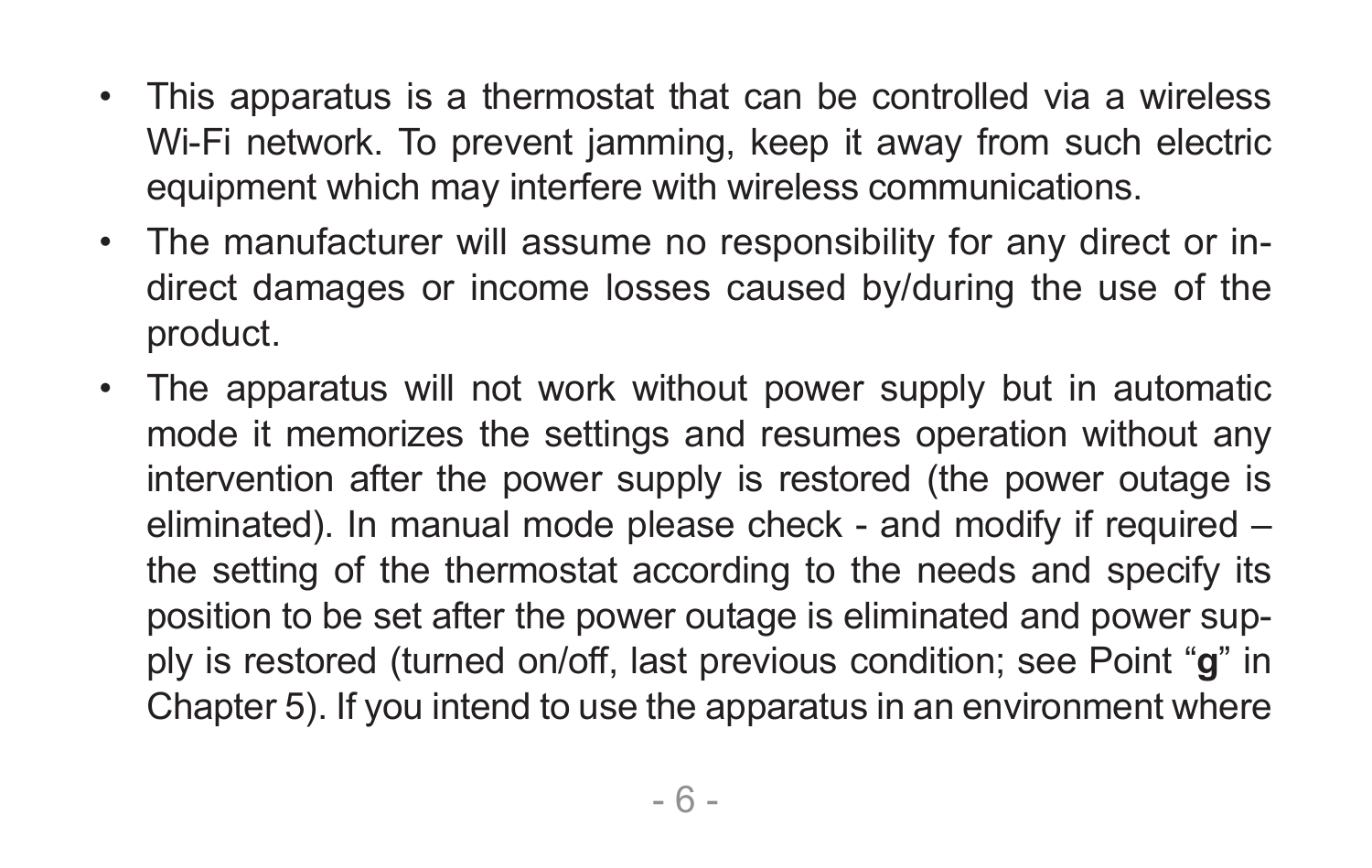power outages occur frequently, for safety purposes we propose you to control proper operation of the thermostat regularly.

- **Before actually starting to control the device connected to the thermostat, make sure that the device is perfectly functioning when it is controlled by the thermostat and it can be operated reliably.**
- The software of the thermostat and the mobile application is constantly upgraded and updated. For proper operation please check regularly whether there is any accessible software or mobile application update in menu item "..." / "**Setting**" and always use their latest version! Due to constant updates it is possible that some functions of the apparatus and the applications operate and appear in a way other than described in these instructions for use. (The service provider will send a notification of the accessible updated software).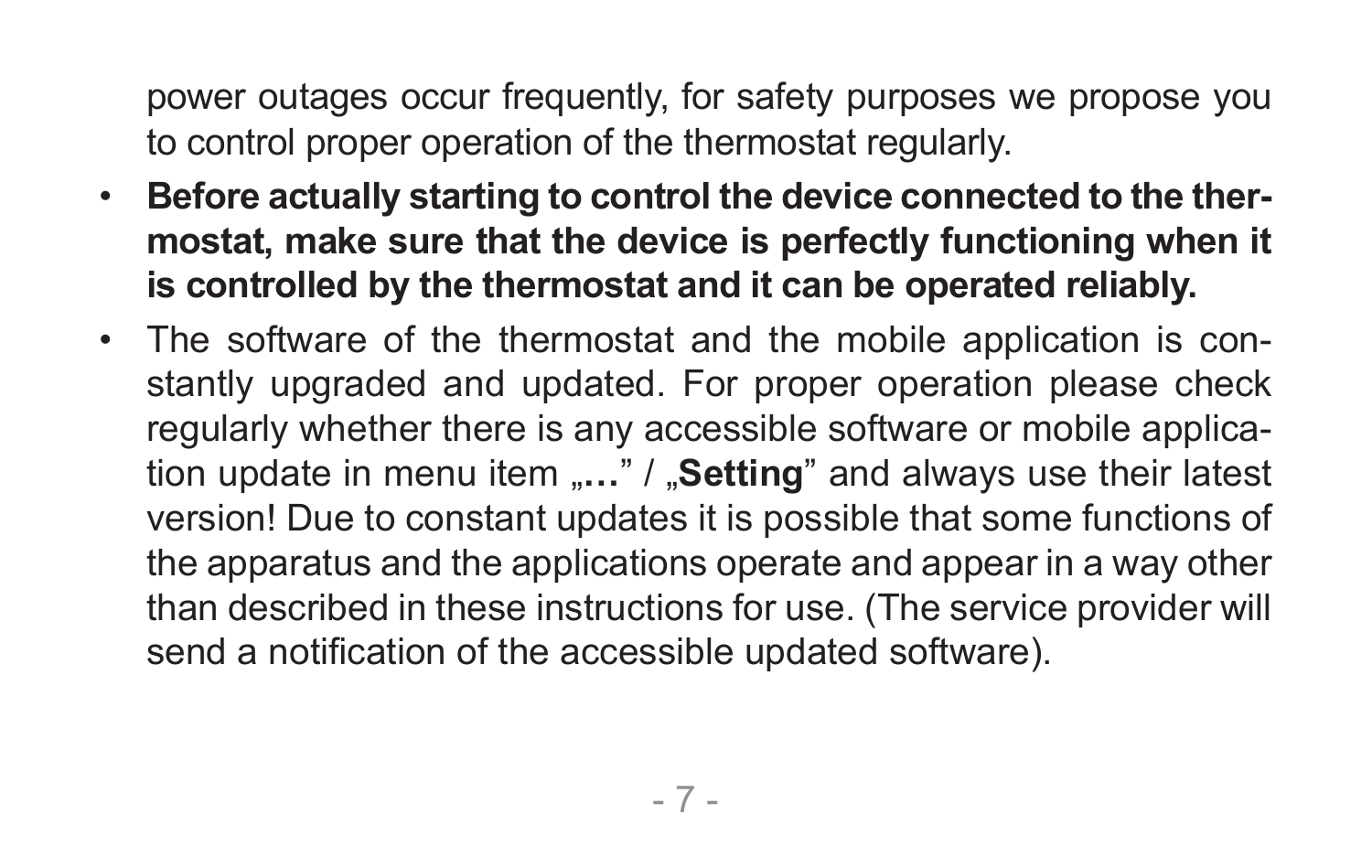## 3. MEANINGS OF THE LED SIGNALS OF THE THERMOSTAT

The operating condition of the thermostat is indicated by one red and one blue LED light as described below:

- Normal operation of the device is indicated by a solid blue LED light.
- The device indicates tuning with the Wi-Fi network as follows:
	- the blue LED is flashing briskly or
	- the blue LED blinks three times then illuminates steadily for a short time and this process is repeated.
- When the blue LED flashes once for a short time every few seconds then the connection between the thermostat and the Wi-Fi network has not been established.
- When the blue LED flashes twice for a short time every few seconds then the connection between the thermostat and the Wi-Fi network has been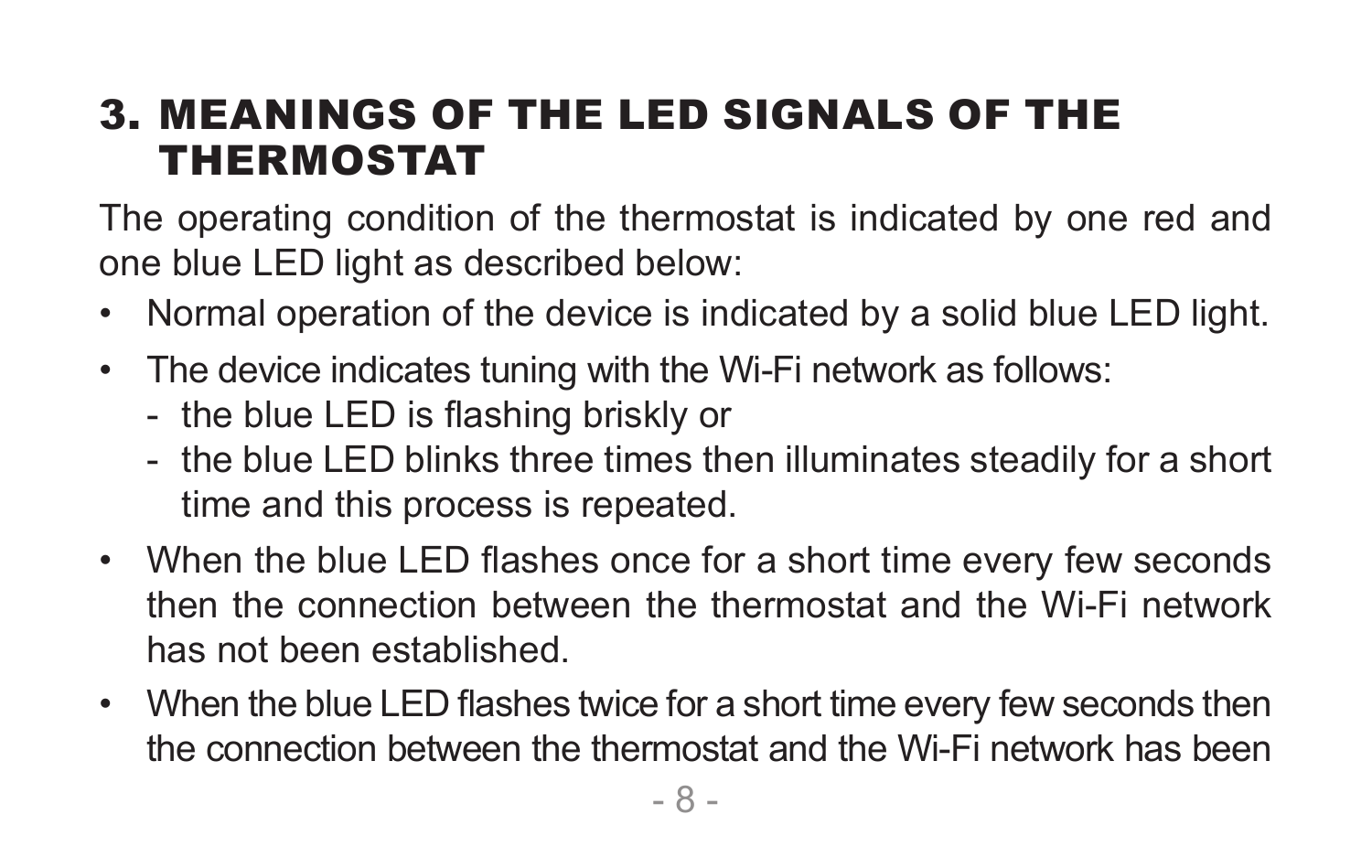established but the connection to the central server was unsuccessful.

- When the blue LED flashes once for ~1 second every few seconds then the thermostat has been connected to the Wi-Fi network and the central server but the connection to the user account was unsuccessful.
- The ON position of the thermostat terminal is indicated by steady illumination of the red LED beside the blue LED.

# 4. PUTTING THE APPARATUS INTO OPERATION

# **4.1. Downloading and installing mobile application**

The thermostat can be controlled from devices using the **Android** or **iOS** operating system by means of an application called **COMPUTHERM S Series**. **a)** Download the free **COMPUTHERM S Series** application from App

Store or Google Play store to the device (e.g. smart phone or tablet) you intend to use to control the thermostat. The application is accessible through the below link and QR code: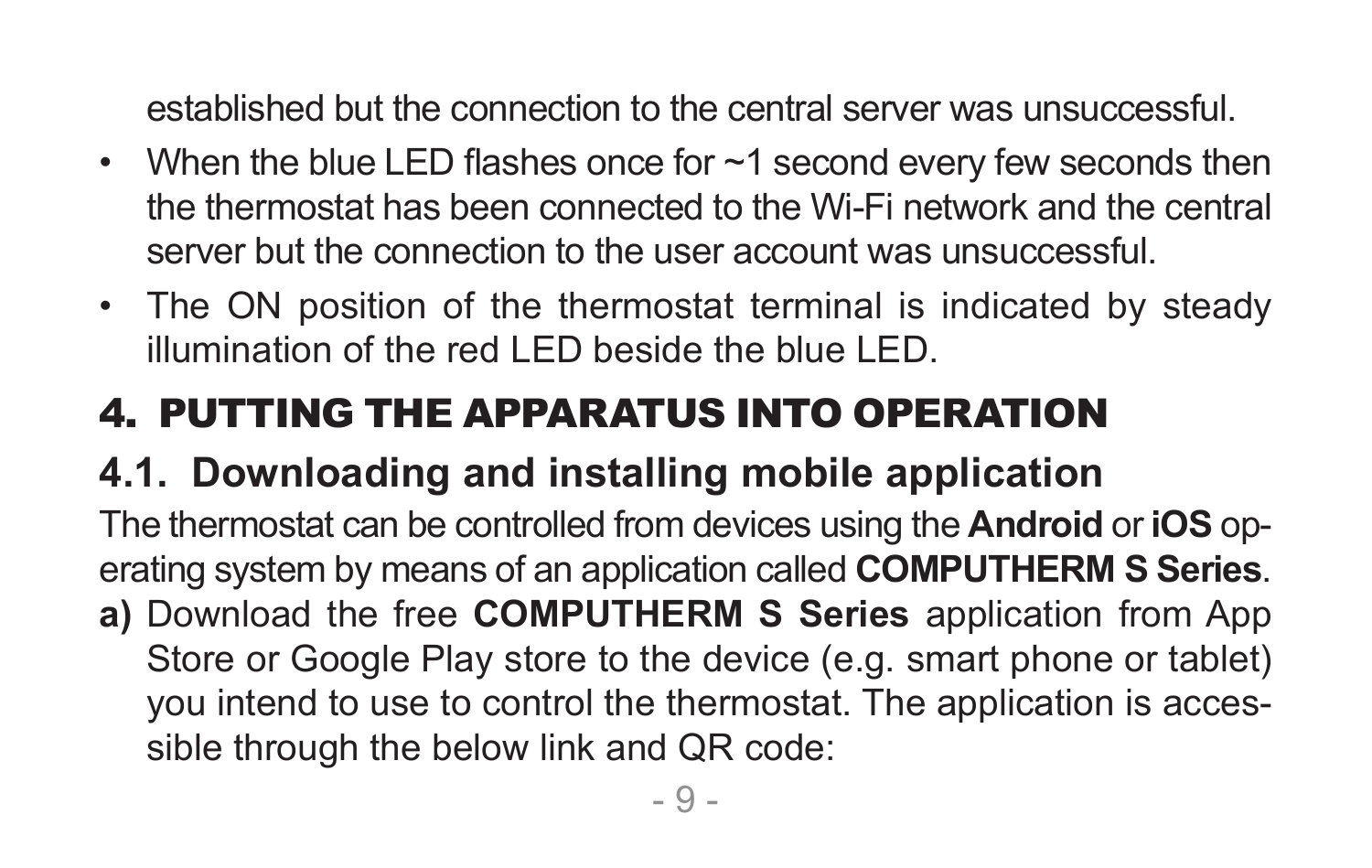#### **http://quantrax.hu/computherm-wi-fi-termosztatok/**



**b)** After the application has been installed, register a user account by means of your e-mail address. During the registration process give the e-mail address you wish to use then tap the "**NEXT**" button. On the appearing page tap the "**SEND**" button and the application will send your e-mail address to the central server which will send a 4-digit validation code to the e-mail address given within a few minutes. Enter this 4-digit validation code into the line "VERIFI-**CATION CODE**". Following this, give a password composed of at least 8 characters. When you are ready, click twice on the "**REGIS-TER**" button and enter into your user account.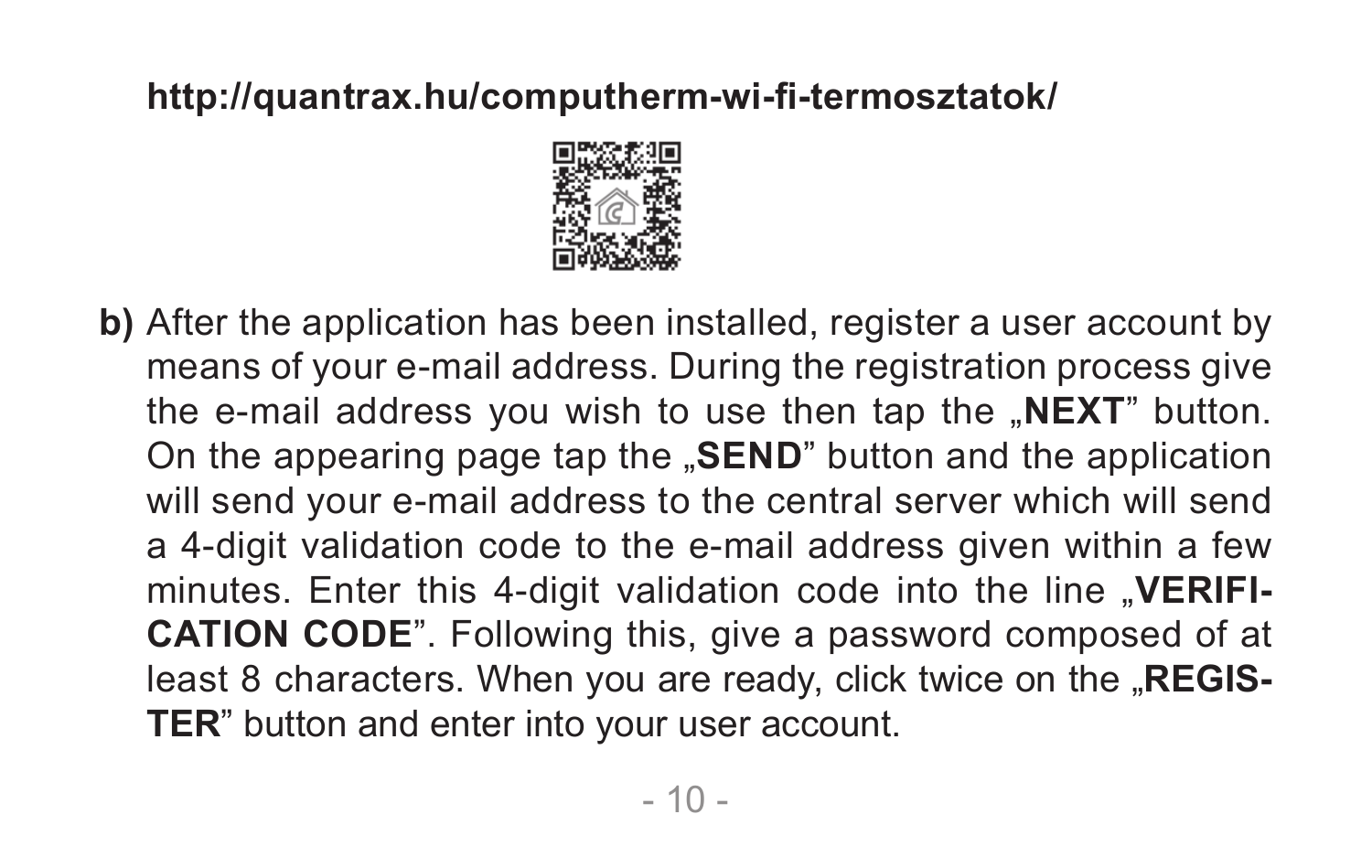Following this, the mobile application is ready for use.

# **4.2. Connecting the thermostat to the user account and es- tablishing connection between the thermostat and the Wi-Fi network**

The apparatus should be connected to the user account differently from devices which are using the Android or iOS operating system.

- **4.2.1. In case of devices using the Android operating system** you can connect the thermostat to the user account and the Wi-Fi network chosen by means of the following steps:
- **a)** Enable the Wi-Fi connection on your device using the Android operating system.
- **b)** Connect the thermostat to the mains power source through the "N", "L" and **"E**" connection points indicated on the apparatus in the direct vicinity of the Android-operated device and the Wi-Fi router selected then wait for ~10 seconds. The Wi-Fi network selected must have Internet access.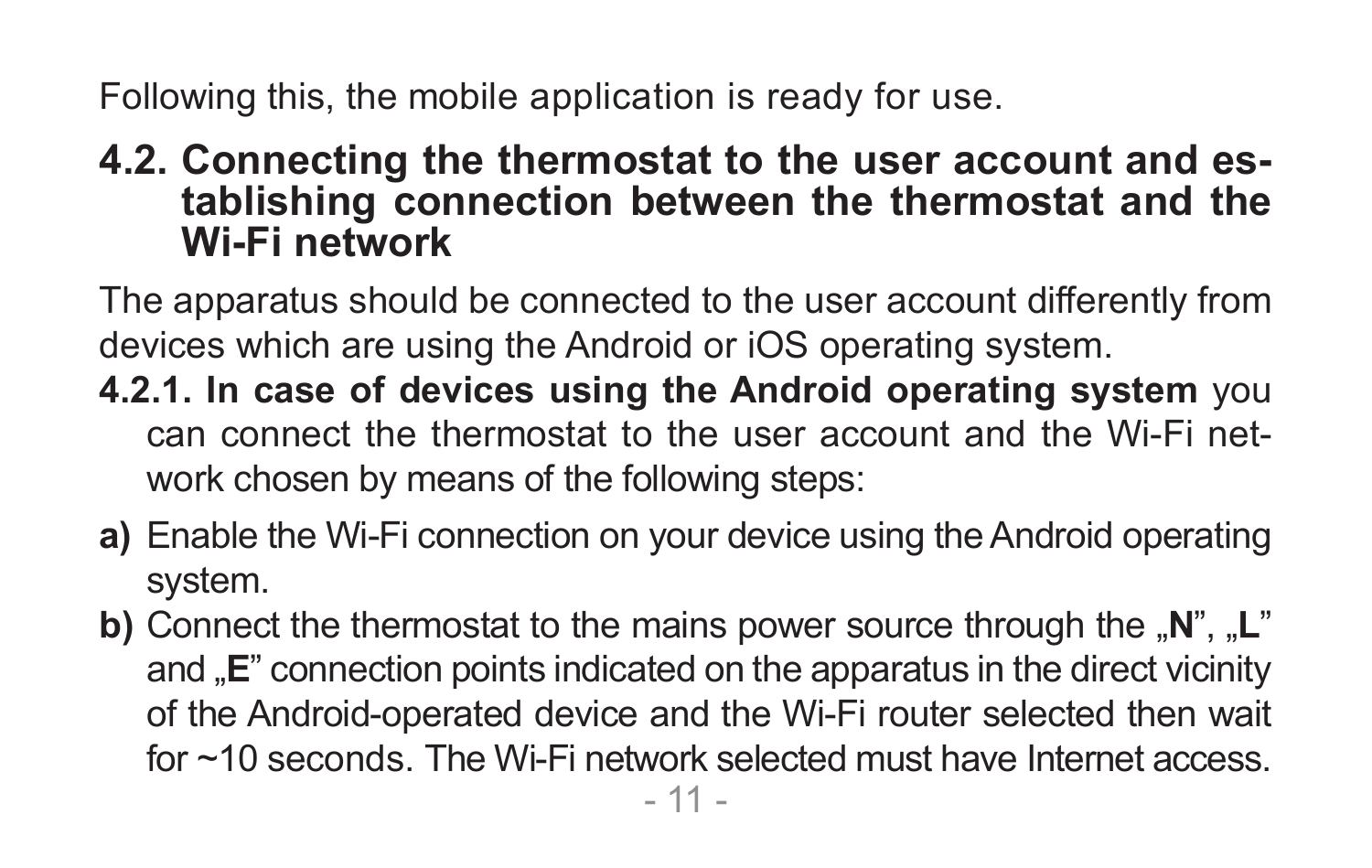- **c)** Press and hold down the push button on the thermostat for around 5 seconds. The LED on the apparatus will blink three times then illuminates steadily for a short time and this process is repeated. Press and hold down the button again for around 5 seconds and the blue LED starts to blink briskly indicating that the apparatus is in tuning mode (should you encounter any problem during the further steps of tuning then we propose you to reset the router to the factory default and attempt tuning again. Another way to attempt tuning: press only once and hold down the button on the apparatus for a longer time and the blue LED on the apparatus blinks 3 times then illuminates steadily for a short time and this process is repeated. This blinking indicates the alternative tuning mode).
- **d)** On the Android device open application "**COMPUTHERM S Series**" and click on ..<sup>+"</sup> at the bottom of the screen then on the "**Next**" button.
- **e)** In the application give the name and password of the Wi-Fi network to which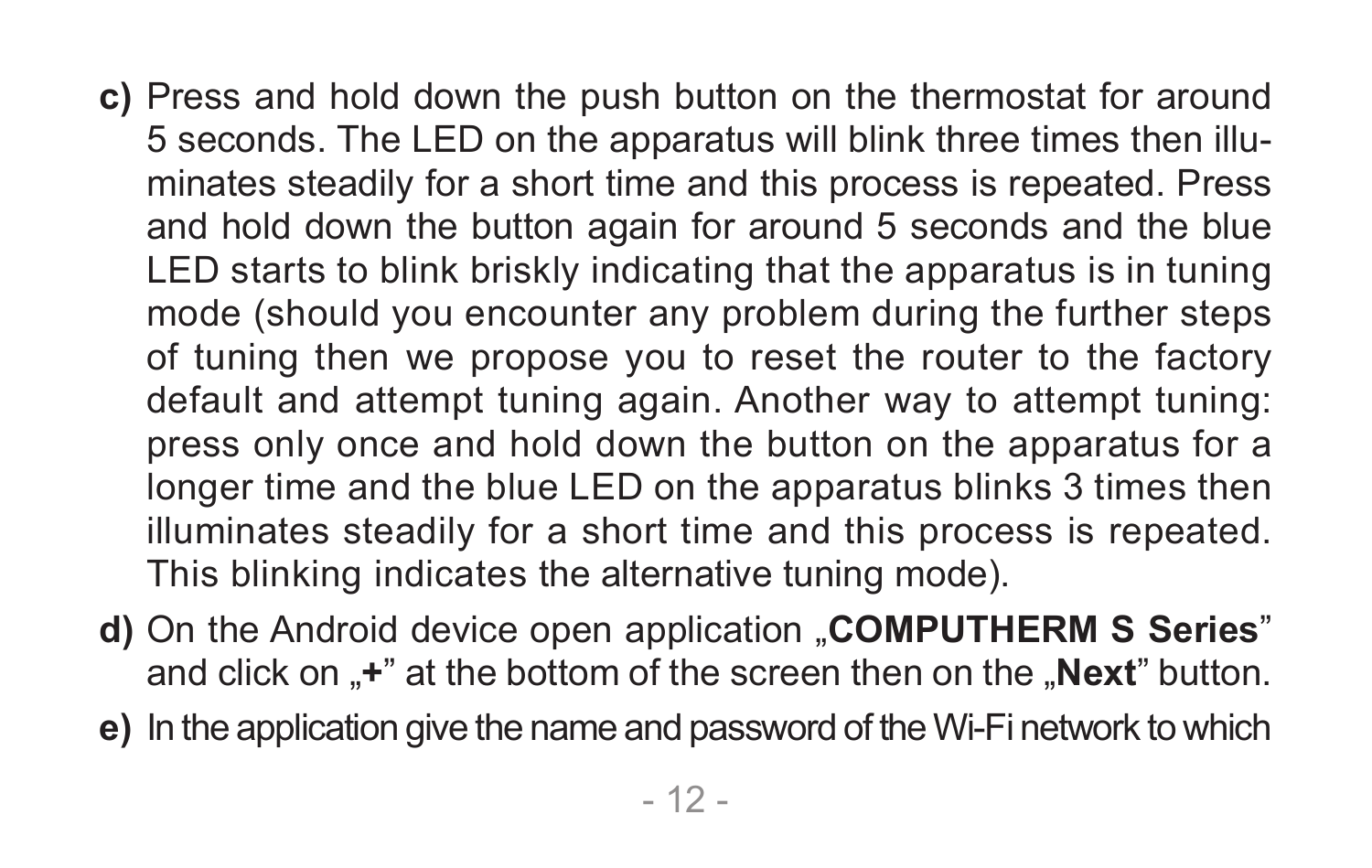the thermostat is to be connected then click on the "**Next**" button again.

- **f)** Following this, the Android operated device will automatically find the thermostat in its environment and connects it to the user account and establishes connection between the thermostat and the Wi-Fi network selected.
- **g)** As a last step enter a name for the thermostat (e.g. daytime thermostat) so that it can be distinguished from any possible devices easily then click on the "Submit" button. Now the thermostat can be seen with the name given in the application. Then you can connect the device to be controlled to the thermostat (see Chapter 6 for detailed instructions), which becomes remotely controllable this way. **Please make sure that neither the device to be controlled nor the thermostat are connected to the mains power while the device is connected to the thermostat.**
- **4.2.2. In case of a device using the iOS operating system** you can connect the thermostat to the user account and the Wi-FI network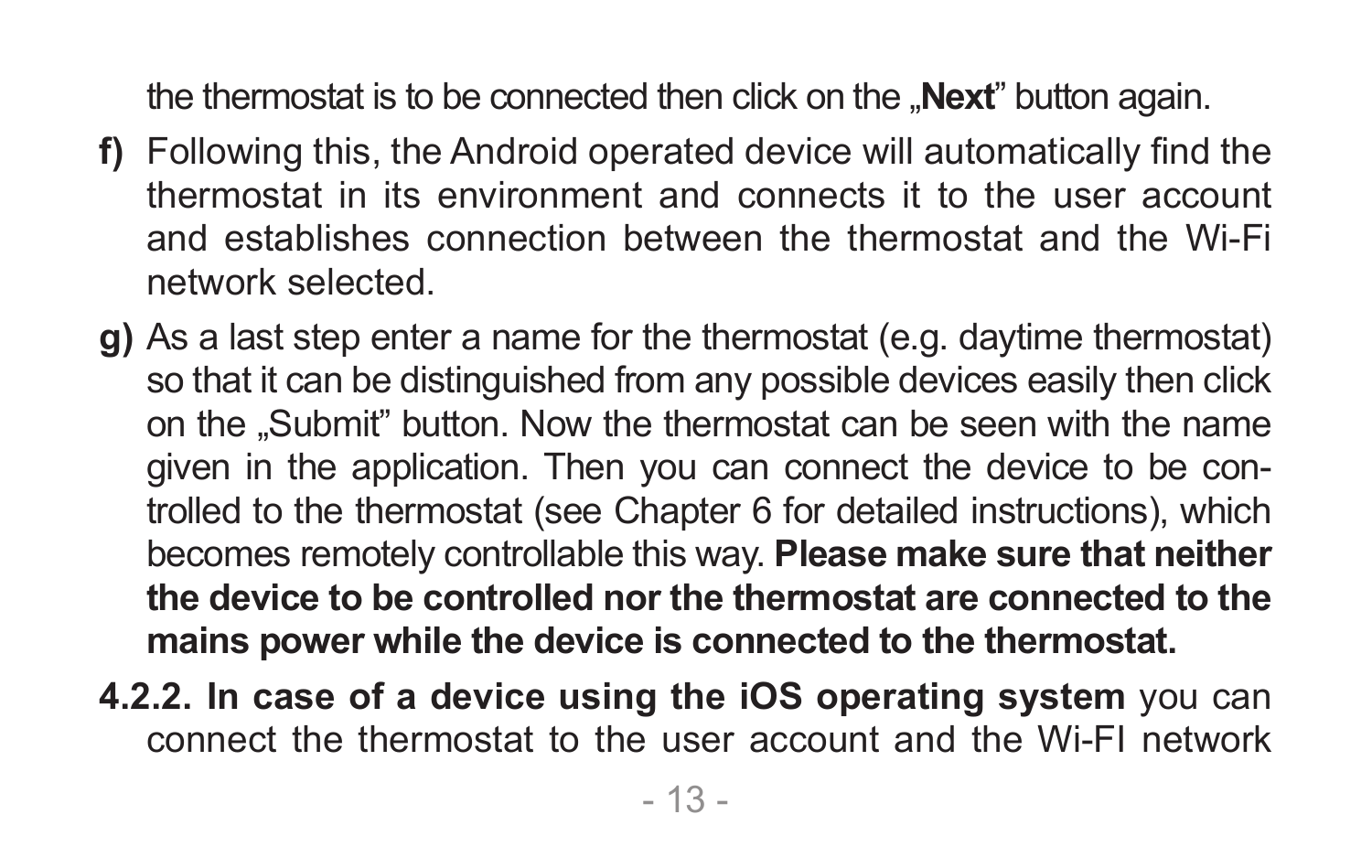chosen by means of the following steps:

- **a)** Connect the thermostat to the mains power source through the "N", "L" and **"E**" connection points indicated on the apparatus in the immediate vicinity of the iOS-operated device and the Wi-Fi router selected then wait for ~10 seconds. (The Wi-Fi network selected must have Internet access).
- **b)** On your **iOS** device open the "**COMPUTHERM S Series**" application then tap  $\cdot$ +" at the bottom of the screen then the  $\cdot$ **Next**" button.
- **c)** Pressing the "Home" button of the iOS device send the application to the background then enter into menu item "Settings/Wi-Fi net**works**". Press and hold down the push button on the thermostat for around 5 seconds. The blue LED on the apparatus blinks three times then illuminates steadily for a short time and this process is repeated. Press and hold down the button again for around 5 seconds and the blue LED starts to blink briskly indicating that the apparatus is in tuning mode. At this point the "ITEADxxxxxx" Wi-Fi network should appear on the list of Wi-Fi networks. (Should you encounter any problem dur-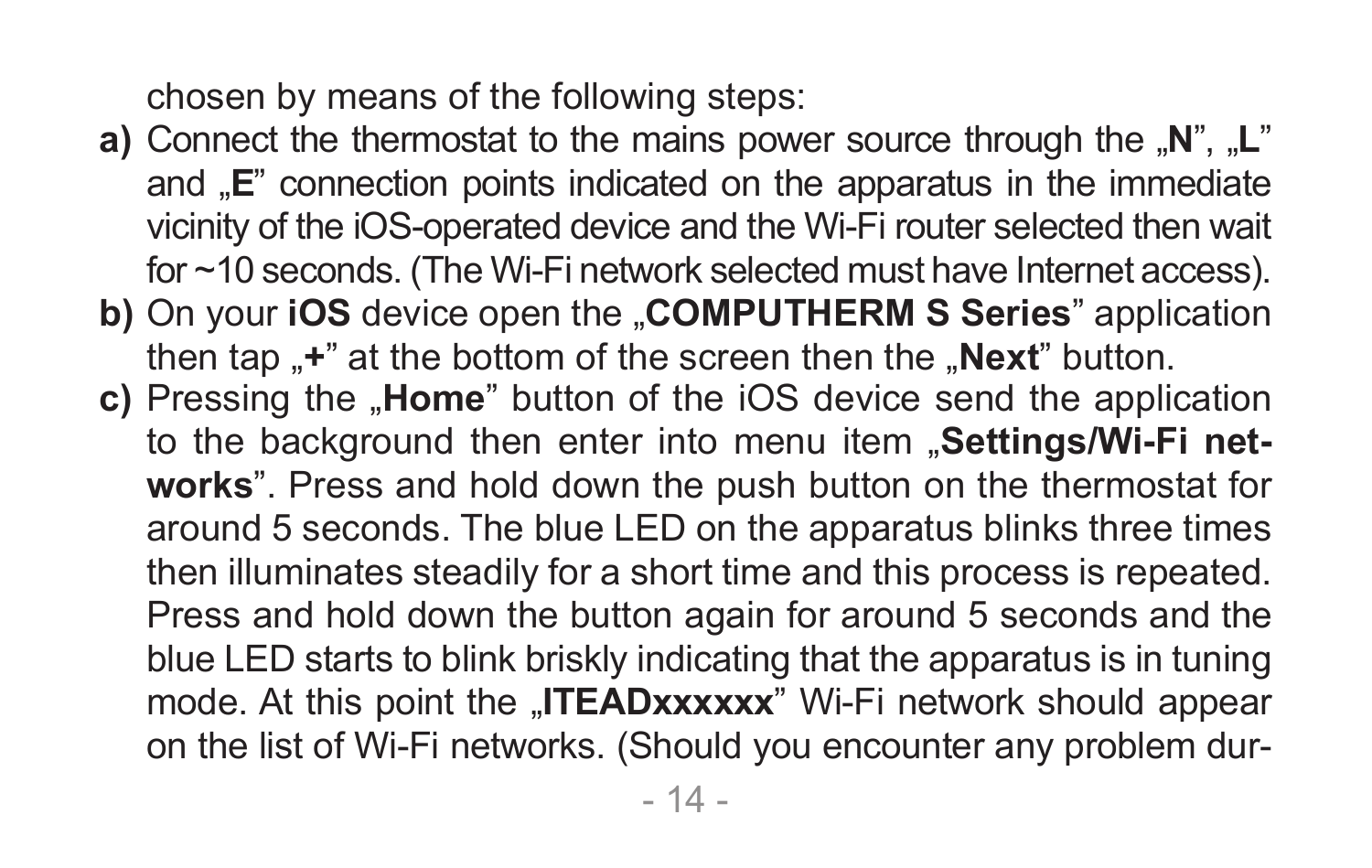ing the further steps of tuning than we propose you to reset the router to the factory default and attempt tuning again. Another way to attempt tuning: press only once and hold down the button on the apparatus for a longer time and the blue LED on the apparatus blinks 3 times then illuminates steadily for a short time and this process is repeated. This blinking indicates the alternative tuning mode).

- **d)** Out of the list of Wi-Fi networks offered by the device select the network named "**ITEADxxxxxx**" and give its password: **12345678**. (If the phone does not allow connection to the ITEADxxxxxx Wi-Fi network then delete Wi-Fi connections saved at the given place because the phone tries to make connections to them automatically).Once the **iOS** device is connected to the Wi-Fi network of the thermostat, exit from the **"Settings**" menu.
- **e)** On your **iOS** device open again application "**COMPUTHERM S Series**" then tap the "Next" button at the bottom of the page.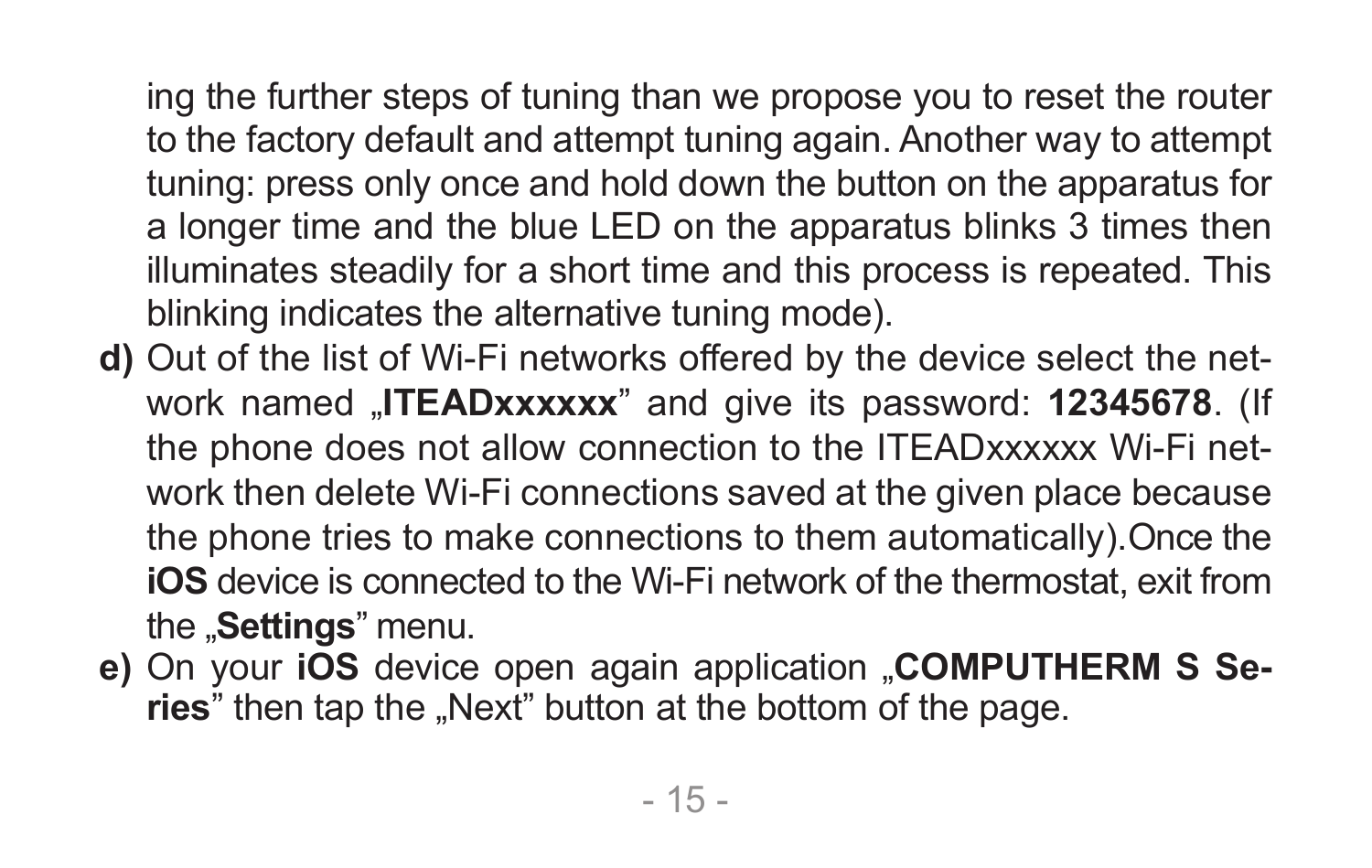- **f)** On the next screen give the name and password of the Wi-Fi network to which the socket is to be connected then tap the "**Next**" button again. Following this, the **iOS** device will connect the thermostat to the user account and establishes connection between the thermostat and the Wi-Fi network selected.
- **g)** As a last step enter a name for the thermostat (e.g. daytime thermostat) so that it can be distinguished easily from the other devices connected to the user account and acknowledge settings by tapping the button "**Added successfully!**" then "**OK**" that appears afterwards. Now the thermostat can be seen with the name given in the application. Then you can connect the device to be controlled to the thermostat (see Chapter 6 for detailed instructions), which becomes remotely controllable this way. **Please make sure that neither the device to be controlled nor the thermostat are connected to the mains power while the device is connected to the thermostat.**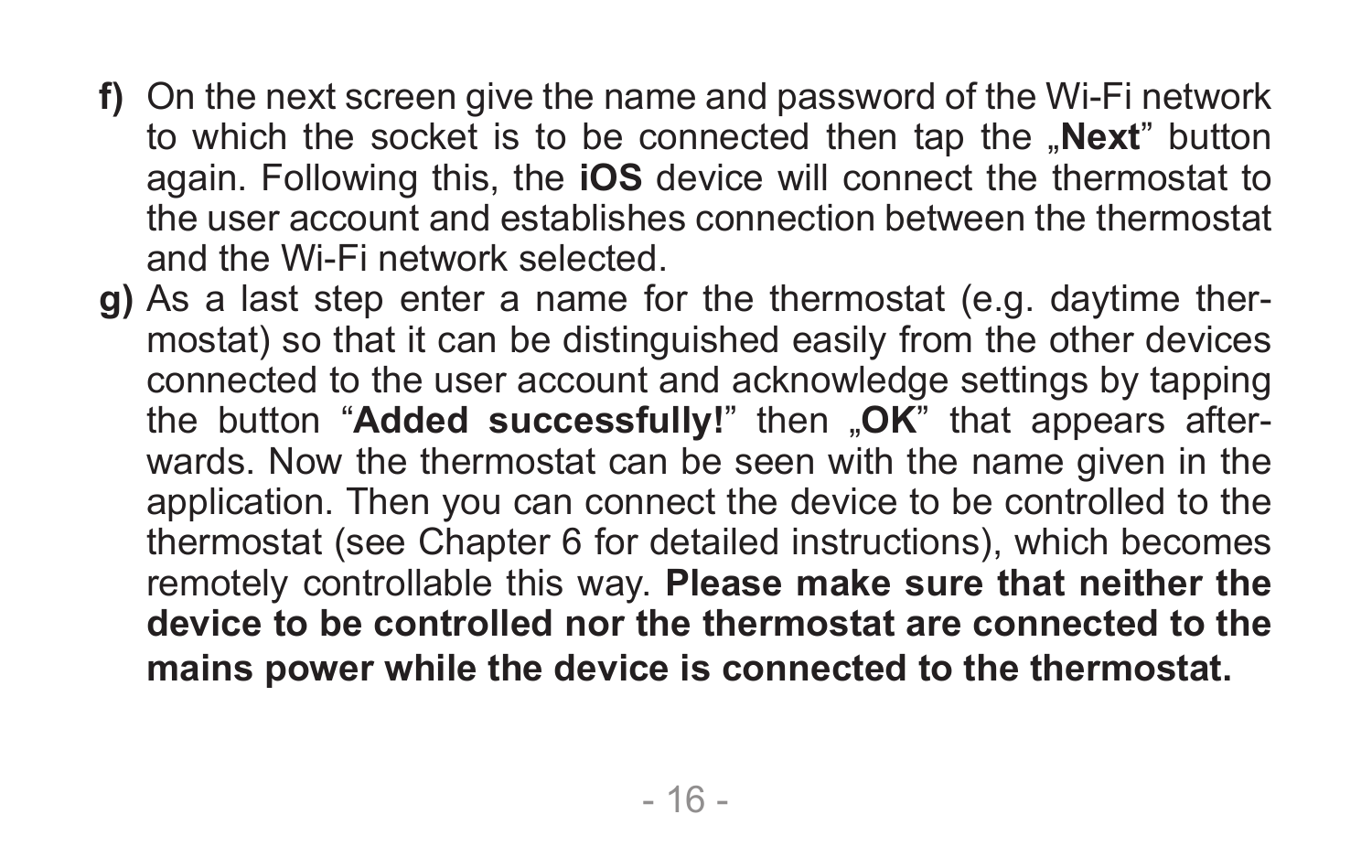#### 5. USE OF THE THERMOSTAT AND APPLICATION, DESCRIPTION OF FUNCTIONS AND SERVICES

Once you have successfully established a connection between the thermostat and the Wi-Fi network selected (which must have the Internet access) and connected the thermostat to your user account, you can control it remotely with the help of the application.

To enable remote control, in the application log in to your user account with your user name (phone number/e-mail address) and your password. By means of the menu items that can be opened at the top of the main screen of the application you can arrange the devices into groups ("**Group**") then you can select those you wish to see together on the main screen.

The settings of the user account and the application can be modified and the application can be updated in settings  $( \mathcal{R} )$  menu. You can return to the main menu with the icon showing four squares ( $\boxplus$ ).

The Andoid application has a widget functionality, with which the basic func-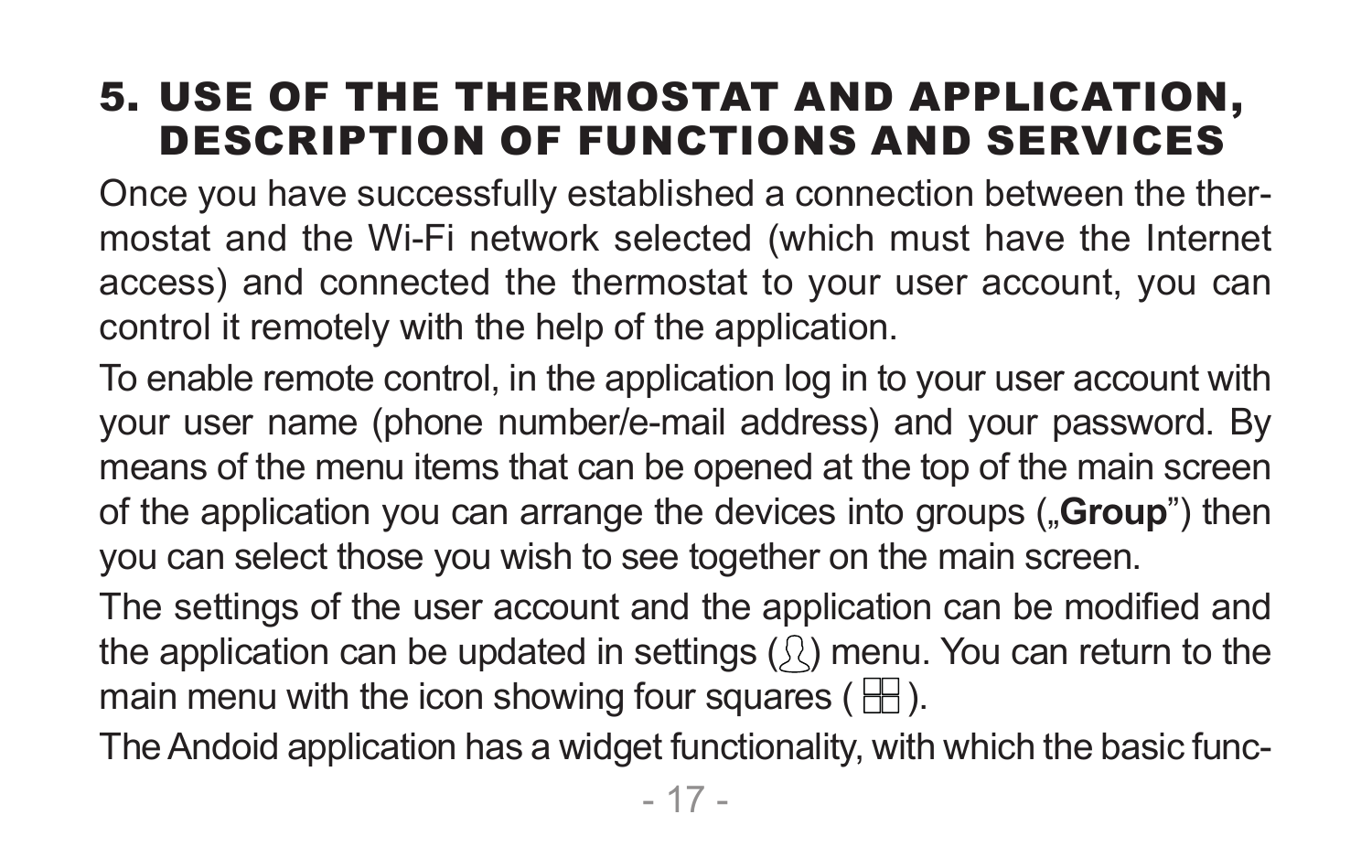tionalities of the devices connected to the user account can be accessed directly from the home screen of the Android device.

The thermostat will continue its pre-set function even in the absence of the Internet access. Besides, it will continue its pre-set function after the power is restored following a mains supply failure (power outage), except if the Internet is not accessible any longer when power supply is restored.

If, for any reasons, in the future you intend to control you apparatus through another Wi-Fi network or from another user account then first you have to remove it from this account with "**Delete**" or using the icon  $\hat{m}$  then put the thermostat into service again by means of the steps described in *Chapter 4.*

**Attention!** In the setting menu of the device the software of the thermostat can also be updated. For proper operation please check regularly whether a software update is available and always use the latest version!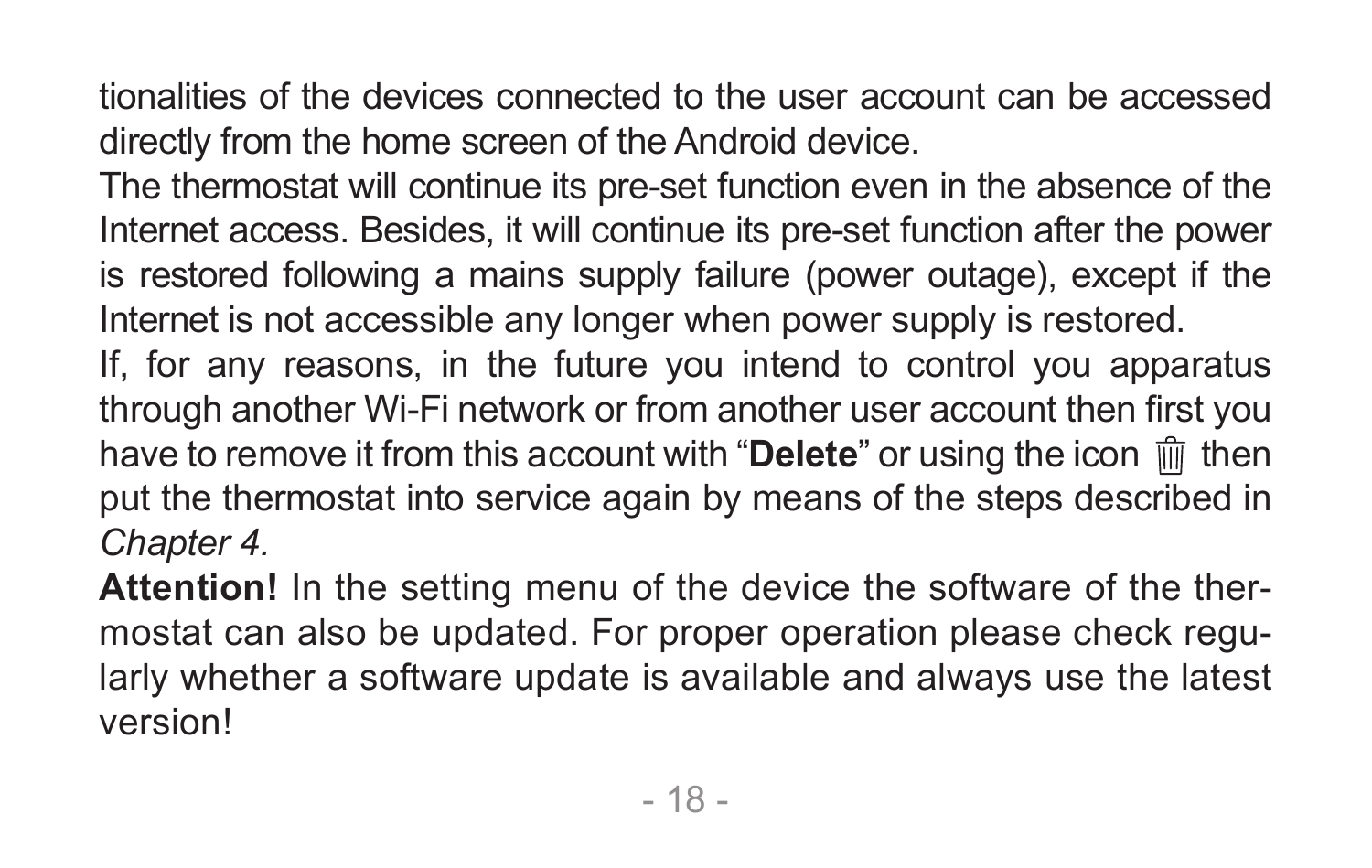#### **The thermostat has the following functions and services:**

- **a) Manual** on/off control: press the push button on the thermostat for a short time.
- **b) Manual** on/off control by means of the application: tap ..**OFF**"/..**ON**" button.
- **c) Timed** on/off control at a preset point of time with the application: tap the **"Timing/Timer**" button then specify settings of the function.
- **d)** Timed on/off control with the help of the application after a certain period of time has elapsed: tap "**Countdown**" button then specify settings of the function.
- **e)** Repeated timed on/off control with the help of the application after a certain period of time has elapsed: tap ...." then **Loop timer**" button then specify settings of the function.
- **f)** Automatic mode: tap "Auto/Manual" button then specify the parameter concerned (temperature or humidity) and the associated conditions (e.g. "**Higher than 22°C**" or "**Lower than 21°C**" and **ON/OFF**).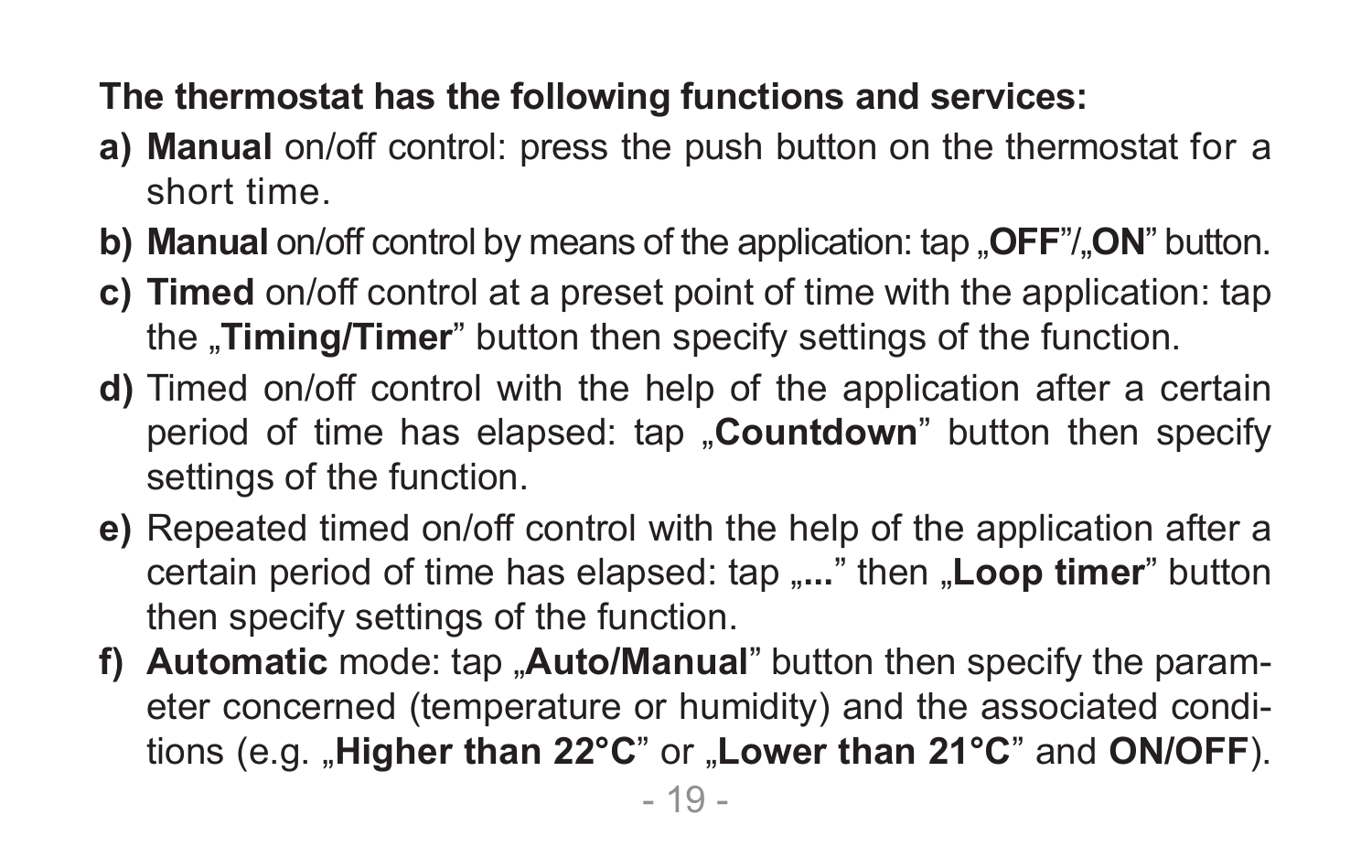Settings can be confirmed by tapping the "**OK**" button. You can return to manual mode by tapping the "Auto/Manual" button again.

- **g**) You can get access to settings of the device by pressing "..." then the "**Setting**" button. Here you can alter the name of the device or, in case of switching, activate the vibration of the smart phone or update the software. In addition, you can specify the position of the device to be set (turned on/off, last previous condition) once the power supply is restored (e.g. after a power outage). For proper operation please check regularly whether there is any accessible software update and always use the latest version!
- **h)** You can share the device with other user accounts (e.g. those of family members/colleagues) by tapping the **"Share**" button. Sharing requires that the other party also registers a user account, enters into this account and stays online while sharing steps are carried out.
- **i)** Coordinated control of several devices with function "Scene": Coor-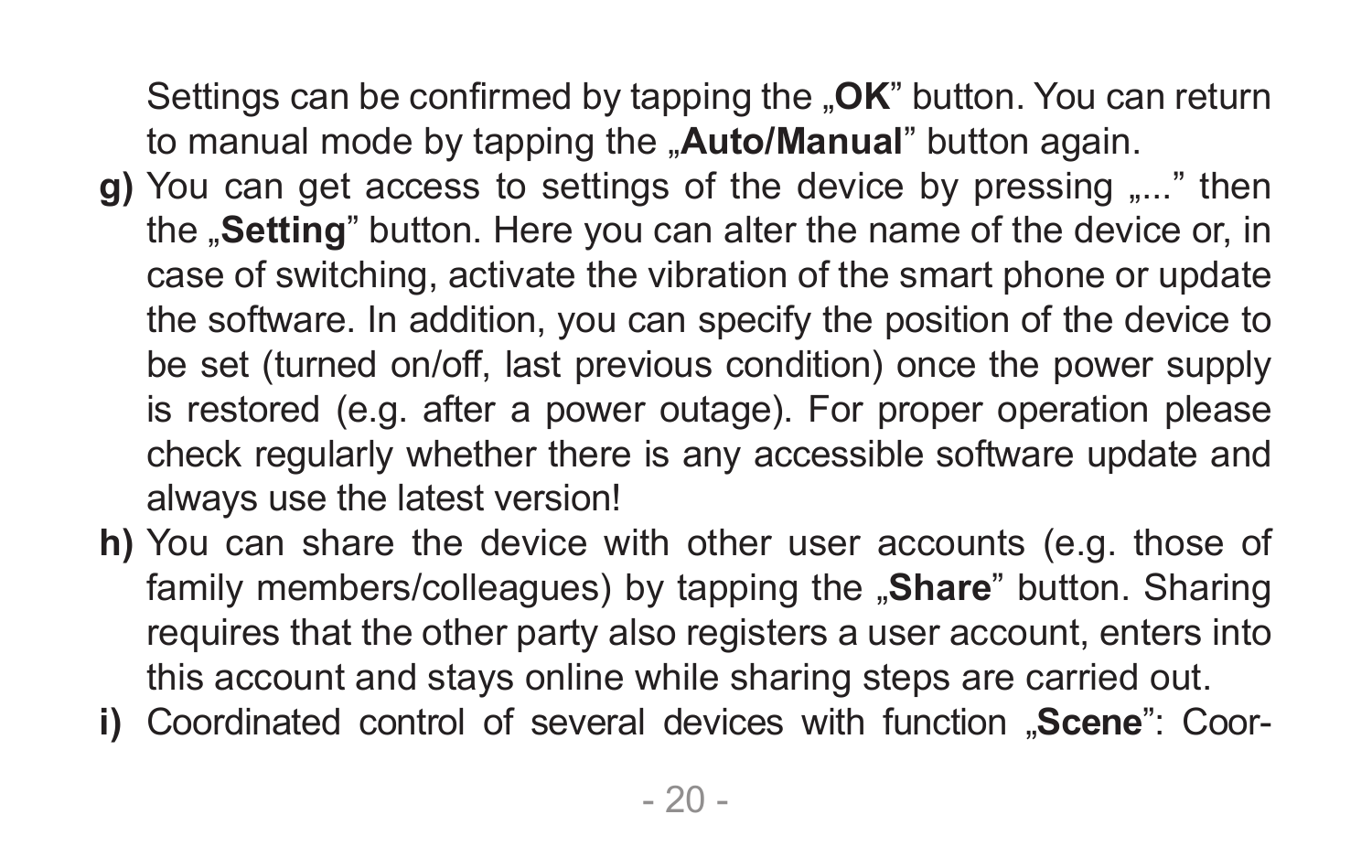dinated control of the devices connected to your user account can be done with function "**Scene**". You can manually control several devices simultaneously or, based on pre-set parameters, turn on/off one or more **COMPUTHERM** Wi-Fi devices that are not equipped with temperature sensor (e.g. **COMPUTHERM S200** Wi-Fi sockets) with the help of the COMPUTHERM *S300* Wi-Fi thermostat as a master device.

The "**Scene**" function is accessible from the main screen of the application by tapping icon "..." then menu item "**Scene**". After entering into this function you can create a new switch command by tapping the "<sup>+</sup>" button at the bottom of the screen, and previous settings also appear on this screen.

**The creation of the switch command is composed of four steps:**

- A name should be given to the switch command (e.g. Turn on the heating or Turn off the heating)
- After tapping the "+" button located beside menu item "**When it meets**" you have to select the type of the switch command: manual start-up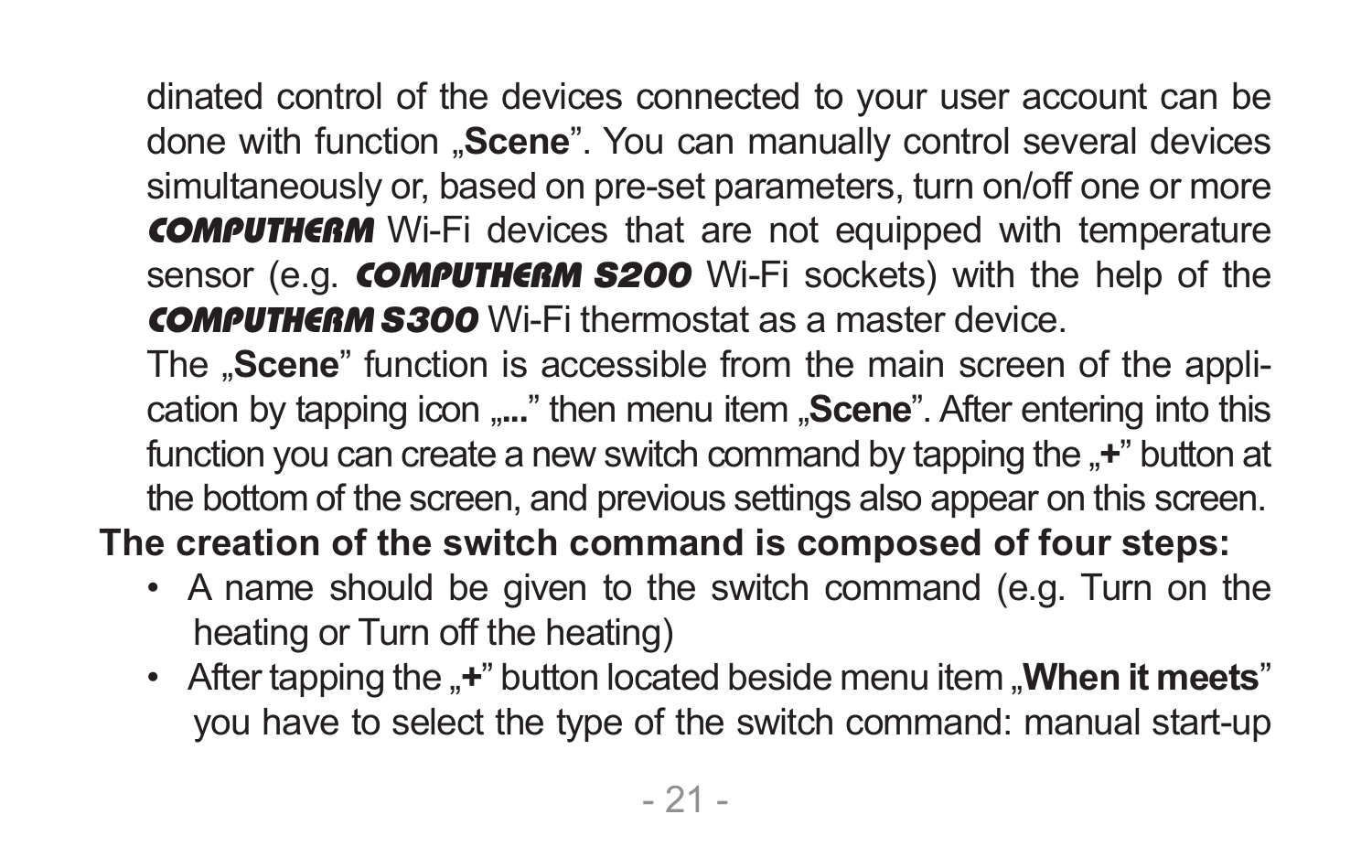("**Tap to run**") or control from the master device ("**Master device**").

- When "Master device" control is chosen, the program offers the device(s) connected to the user account (e.g. the **COMPUTHERM S300** Wi-Fi thermostat), out of which one should be chosen to be a master device. Then out of the parameters offered for control you have to choose the one (e.g. temperature) based on which you intend to control the other device (e.g. a **COMPUTHERM S200** socket). Finally, you have to give the condition belonging to the parameter (e.g.  $\leq 21$ ) °C" or <sub>"</sub>≥ 22 °C") then tap the "**OK**" button to confirm the settings.
- After confirming the parameters having been set, by tapping the "<sup>+</sup>" button located beside menu item (**Execute**) you can choose the type of switch ("**ON**" or "**OFF**") to be performed when the pre-set value is reached on the selected device(s) (e.g. a **COMPUTHERM S200** socket).
- When manual start-up is chosen (**Tap to run**), several devices can easily be turned on/off simultaneously. This mode is especially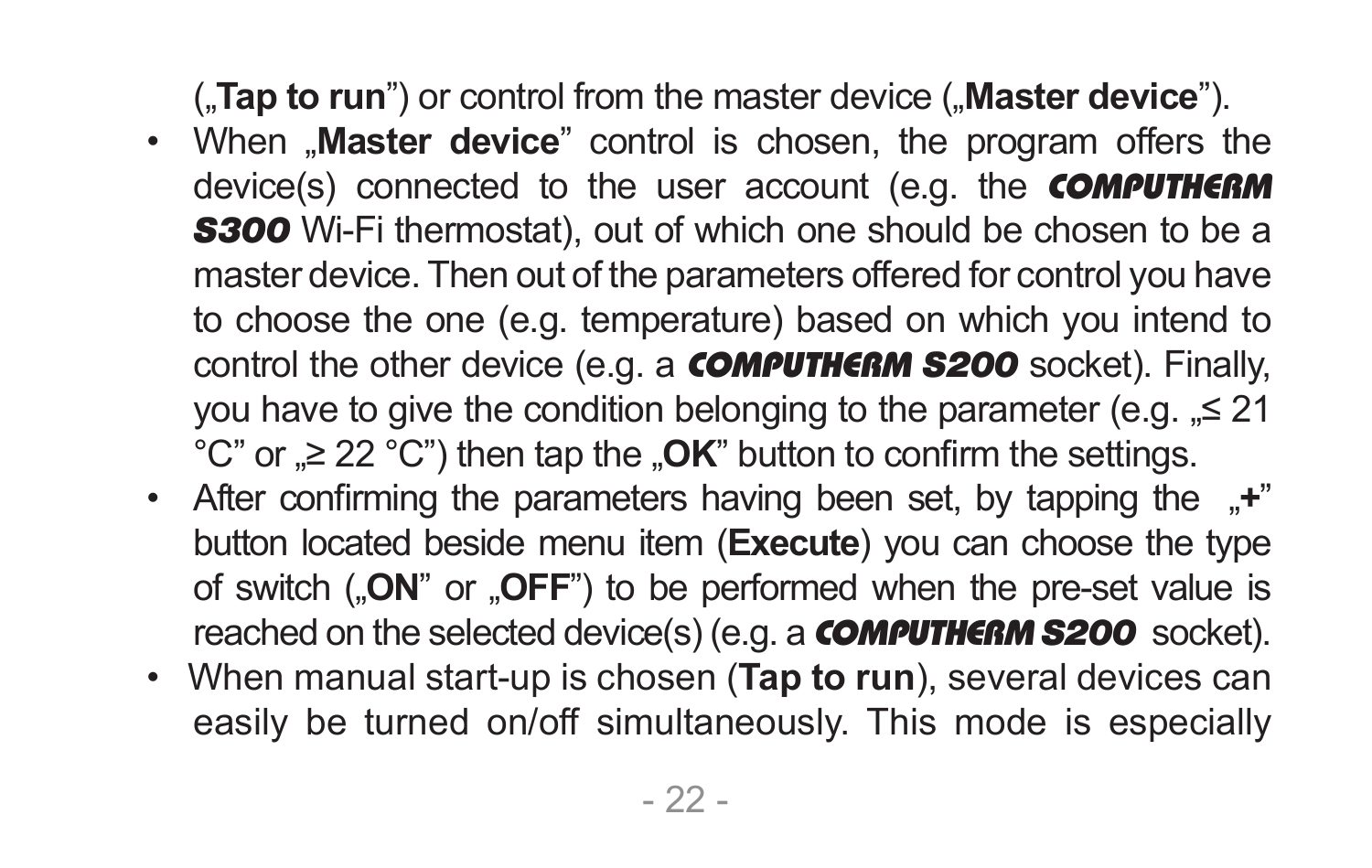suitable to activate certain electric devices with the push of a single button (e.g. turning on/off lights, opening/closing motorized roller blinds) when you arrive at or leave your flat or holiday cottage.

• When controlling from a master device the thermostat will automatically execute the commands when the specified conditions are met therefore in this mode the thermostat is perfectly suited to control the central heating system (for more details please refer to Sub-chapter 6.1). Function **"Scene**" is only in operation when each of the two or more devices connected to the function have the Internet access.

The active "Scene" function overwrites the manual switch **commands therefore you have to delete or modify the settings of the "Scene" function if you wish to control, either on the spot or remotely, e.g. a** COMPUTHERM *S200* **socket controlled by the "Scene" function from a** COMPUTHERM *S300* **thermostat.**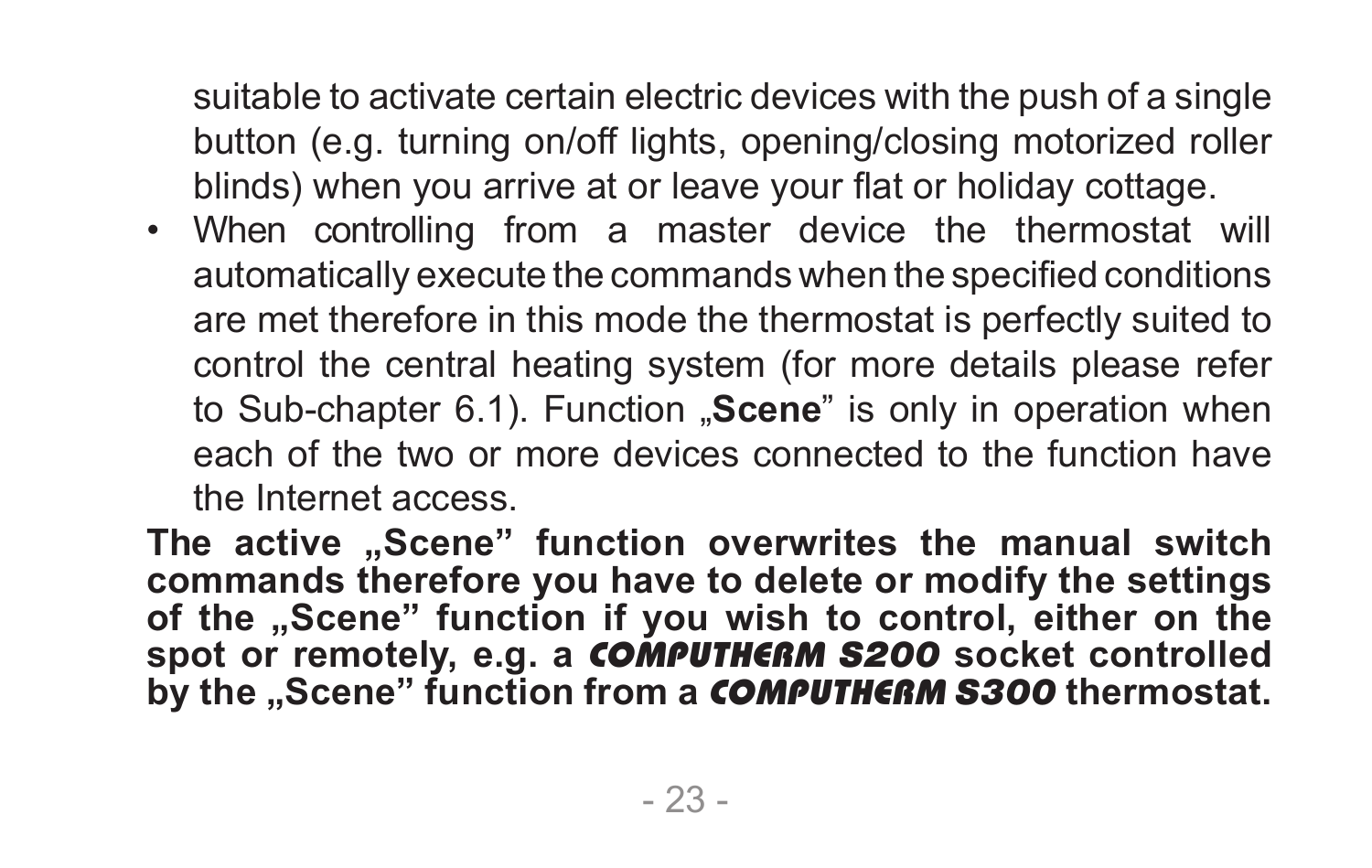## 6. RECOMMENDATIONS FOR THE USE OF THE THERMOSTAT

#### **6.1. Remote control for central heating, heaters and infrared heating panels**

Remote control of an existing central heating system is easily feasible if it is complemented with and controlled by a COMPUTHERM *S300* Wi-Fi thermostat. To this end all you have to do is connect the power cable of the boiler of the central heating system through the terminal of the thermostat to the electrical network (Figure 1). **However, please note that in this case domestic hot water will not be available in the OFF state of the Wi-Fi socket.** Therefore, if you control your boiler with a **COMPUTHERM** wireless (RF) thermostat, we suggest you to connect the power supply of the receiver unit of the RF thermostat to the **COMPUTHERM S200** Wi-Fi socket instead (Figure 2), **as this way heating will be turned off in the OFF state of the Wi-Fi socket, while domestic hot water is still available.**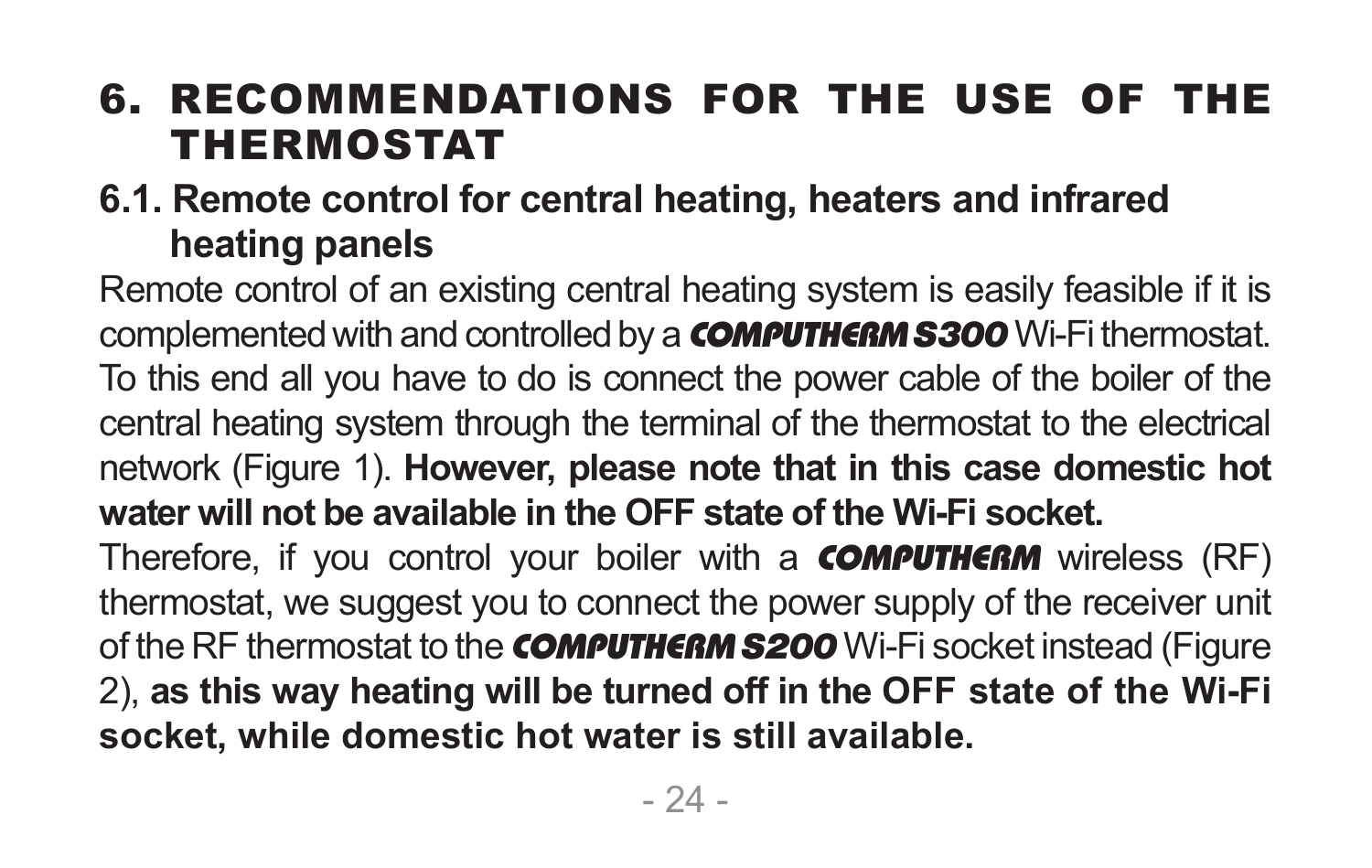#### heating equipment (boiler)



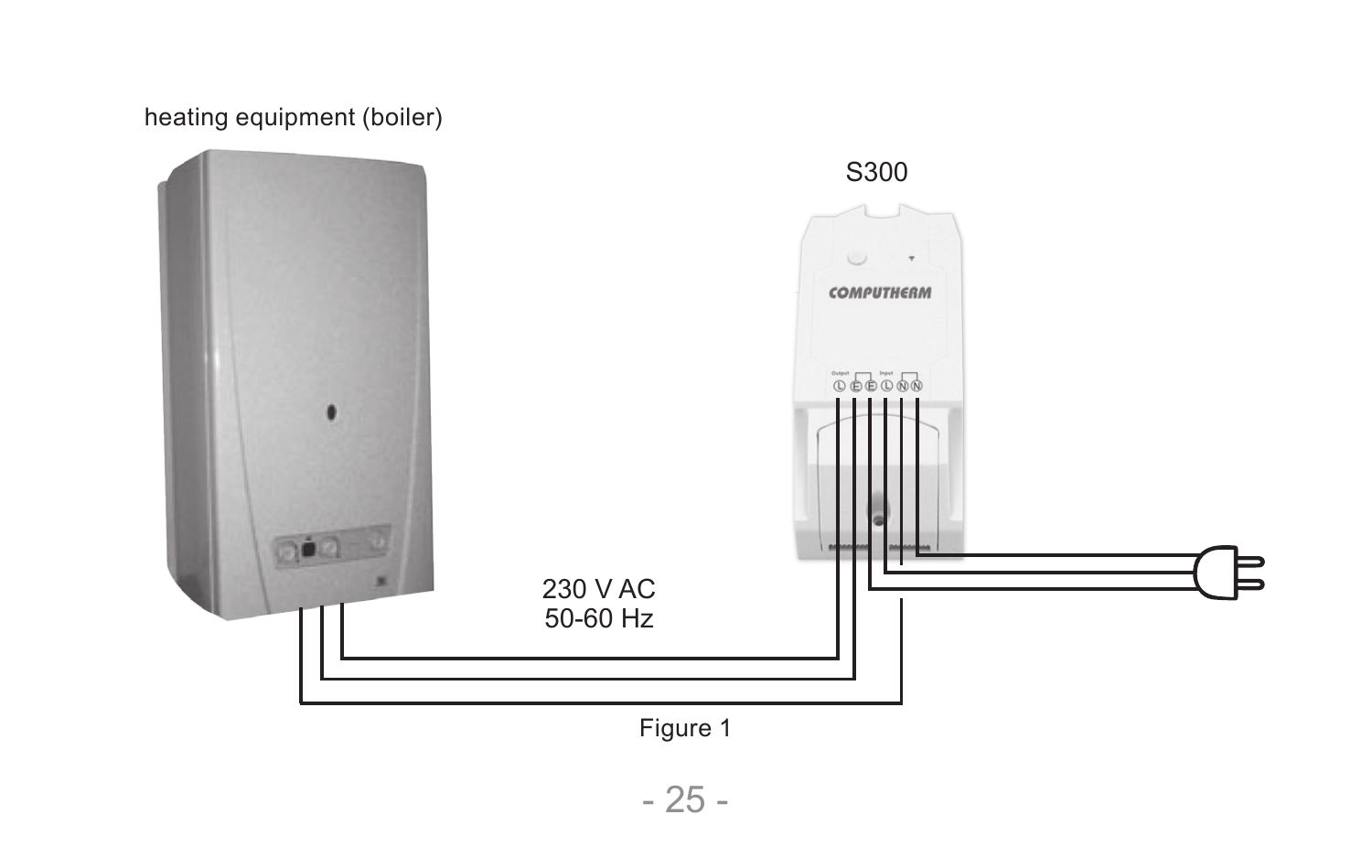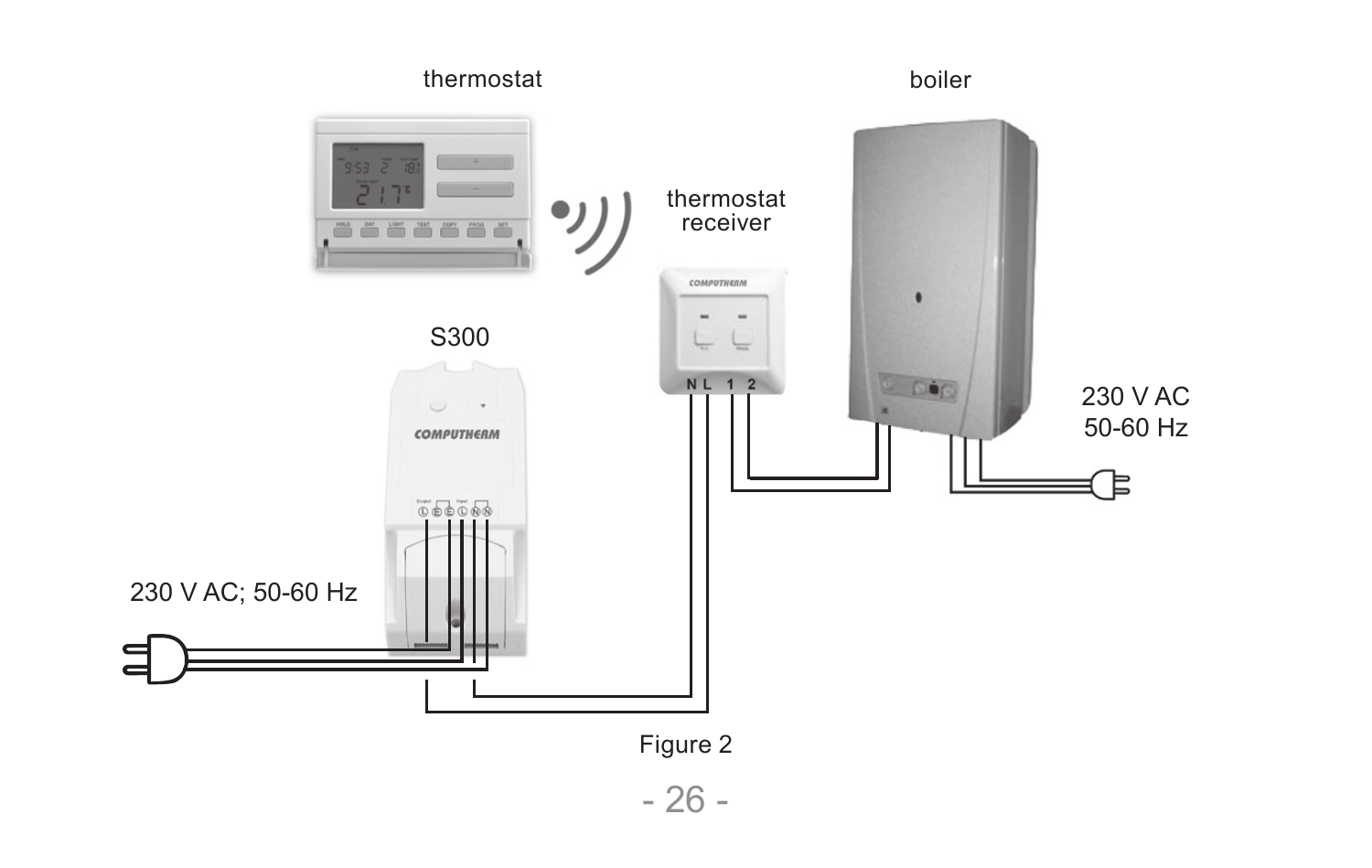Then, with remote switch (**ON/OFF**) of the thermostat via the Internet, the central heating system can be controlled and switching between economy and comfort temperatures is feasible.

If the central heating system is operated in an environment where no risk of frost exists (e.g. a south-facing condominium or holiday home in commonhold) then it is sufficient to turn **OFF** the thermostat when leaving home and turn it **ON** remotely before arriving home. When it is **ON**, the central heating system will heat the flat to the temperature preset on the room thermostat in the usual way.

If the central heating system is operated in an environment where risk of frost exists we propose you to operate the COMPUTHERM *S300* thermostat in automatic mode and set an antifreeze temperature according to Subpoint "f" of **Chapter 5** to prevent risk of frost.

If the temperature sensor of the thermostat installed in the vicinity of the boiler fails to guarantee that there is no risk of frost in the entire flat then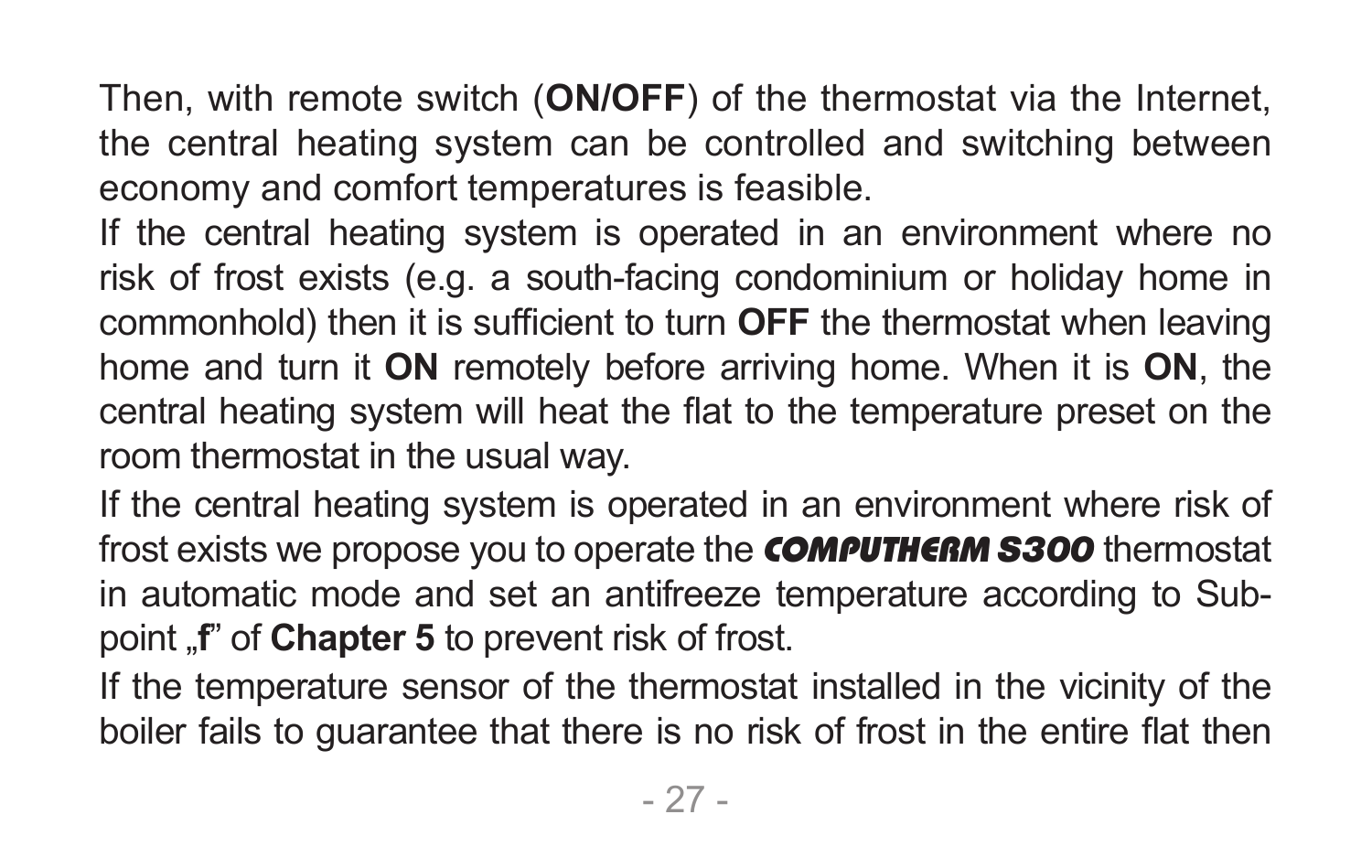either extend the cables thereof or use a COMPUTHERM *S200* socket and a COMPUTHERM *S300* thermostat for the control of the boiler, and with the help of the **"Scene**" function keep the temperature above freezing according to Sub-point "i" of **Chapter 5**.

## **6.2. Programmed operation and remote control for other electric devices (e.g. watering pump, refrigerator)**

Below the loadability limit of the output relay, the **thermostat**, even without a temperature sensor that can be connected thereto, is able to control any electric device (e.g. a watering pump) remotely.

Connect your electric device to be controlled remotely to the 230 V network through the COMPUTHERM *S300* thermostat and turn on the main switch of the device to be remote controlled (Figure 3).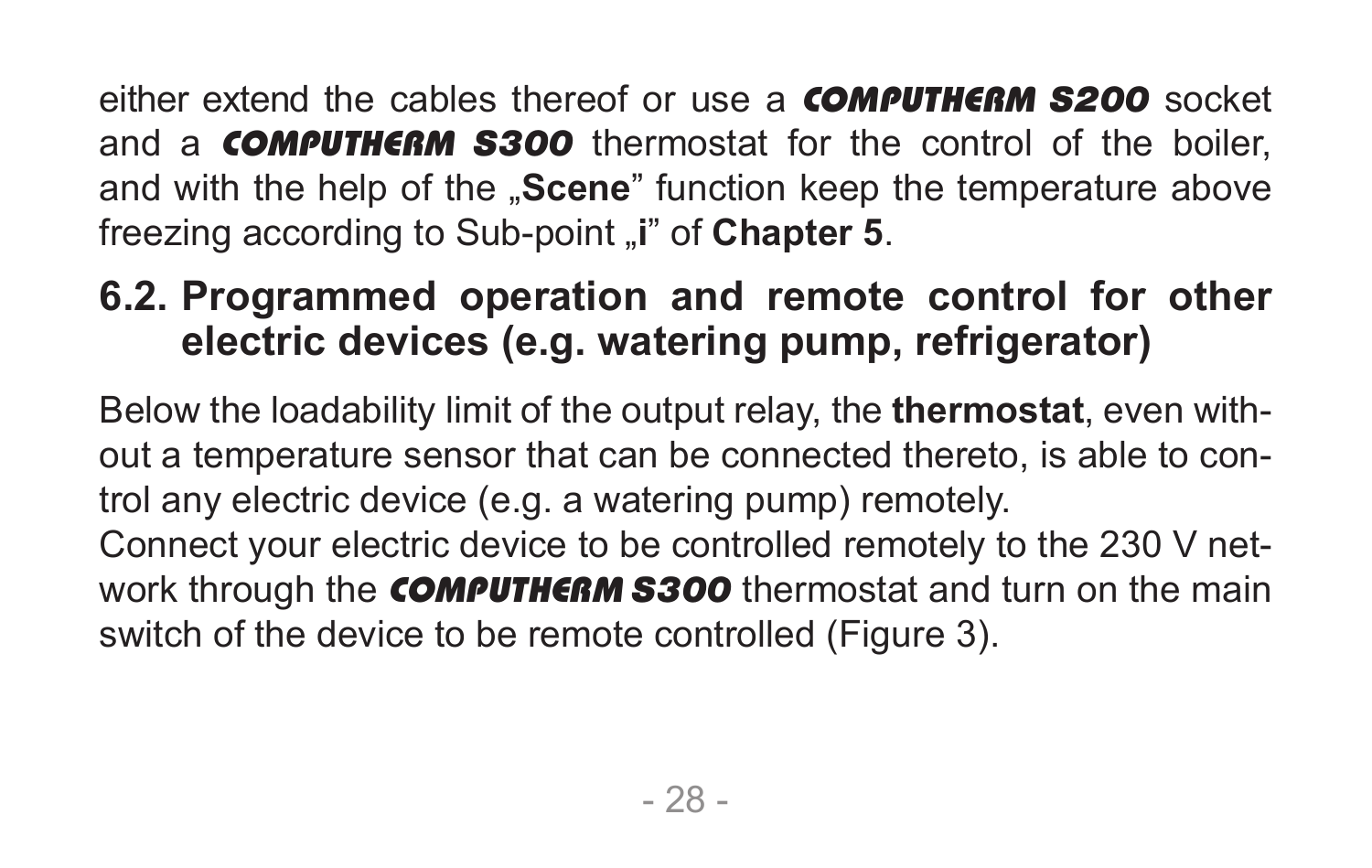

Figure 3

You can switch between automatic and manual control modes by tapping the "**Auto/Manual**" button. Choose manual control so that you can control the operation of the device connected to the thermostat remotely by turning on/off the thermostat manually.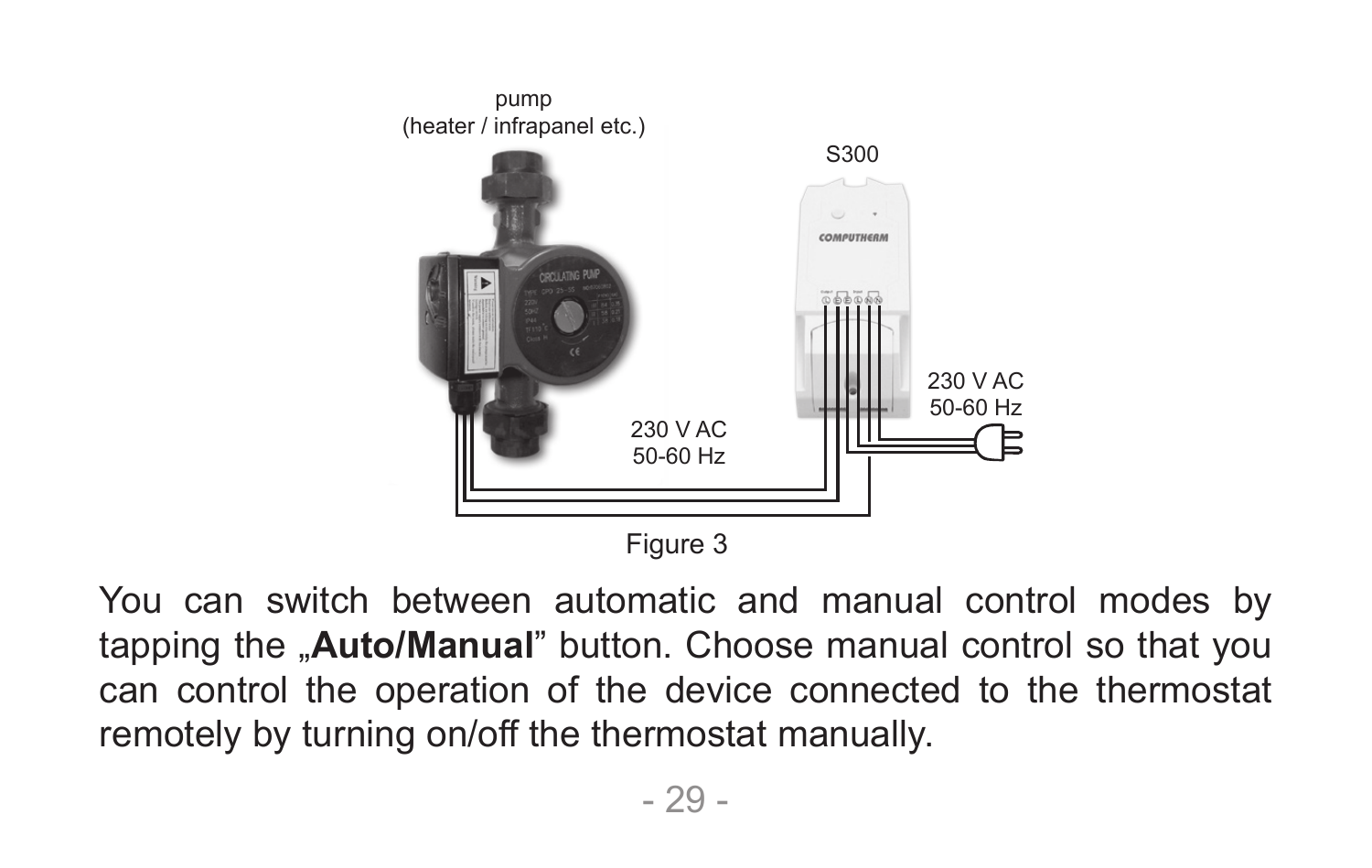The timed ("**Timer**"/"**Timing**") and repeated timed ("Loop timer") on/off controls make the device particularly suited to control e.g. a watering pump. By means of the device you can operate the pump of the irrigation system at pre-set intervals and period of time and, additionally, you can modify settings remotely (e.g. in case of high volume of rainfall or a severe draught), and you can check the operation of the system, and manual remote control of the watering pump is also feasible.

# 7. PRACTICAL ADVICES

#### **Problems with the Wi-Fi connection**

If you are not able to control the device through the Internet because it cannot be reached through the application, then the connection between the device and the server has been broken. This can have multiple reasons.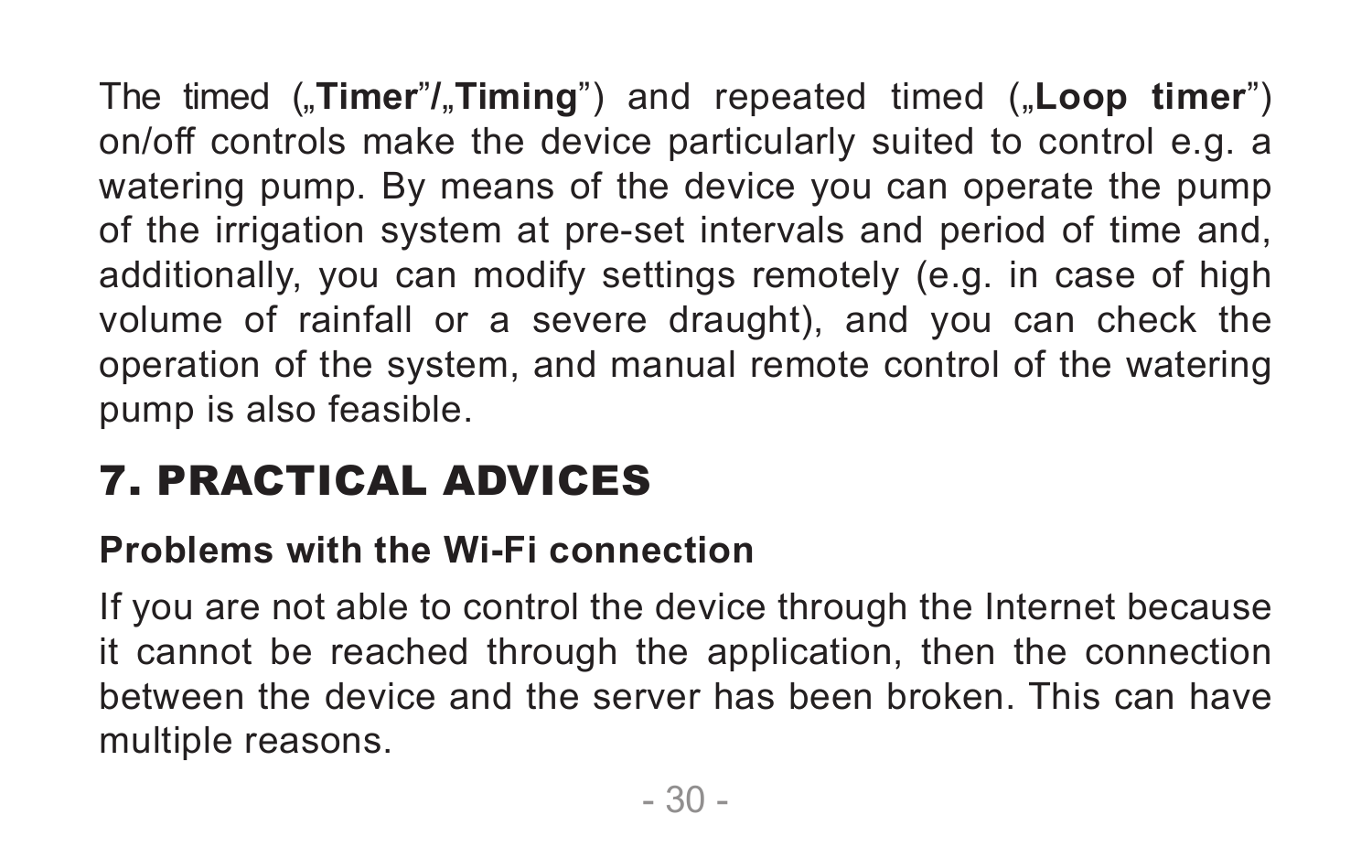In most of the cases it is caused by the Wi-Fi router. It is practical to restart the routers from time to time by disconnecting them from the mains voltage for 2 minutes. In most cases the problems can be fixed by this. If the devices still cannot be controlled after a couple of seconds, then you should try to reconnect the device to the Wi-Fi network, as described in Section **4.2.** If you finished the connecting steps successfully but the device still cannot be controlled, then you should reset the router to the factory default settings, because it is possible that some settings of the router do not allow the device to connect to the internet.

You can still switch on/off the device manually even when it is not available through the internet using the button on the device.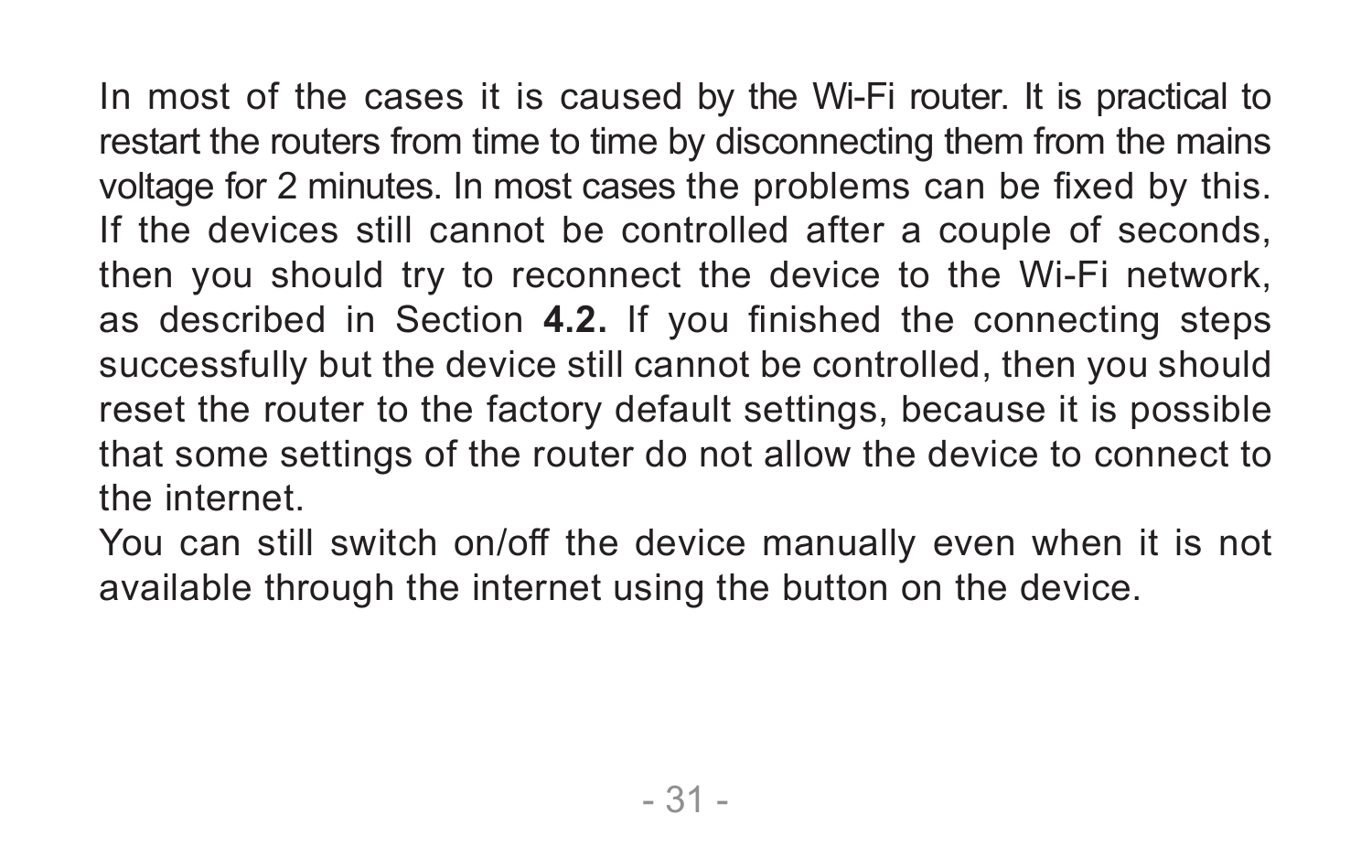#### **The use of the application**

The phone/tablet application is under constant development. It is advised to update it to the latest version, as the user experience is continuously enhanced and there can be new functionalities available in the new versions.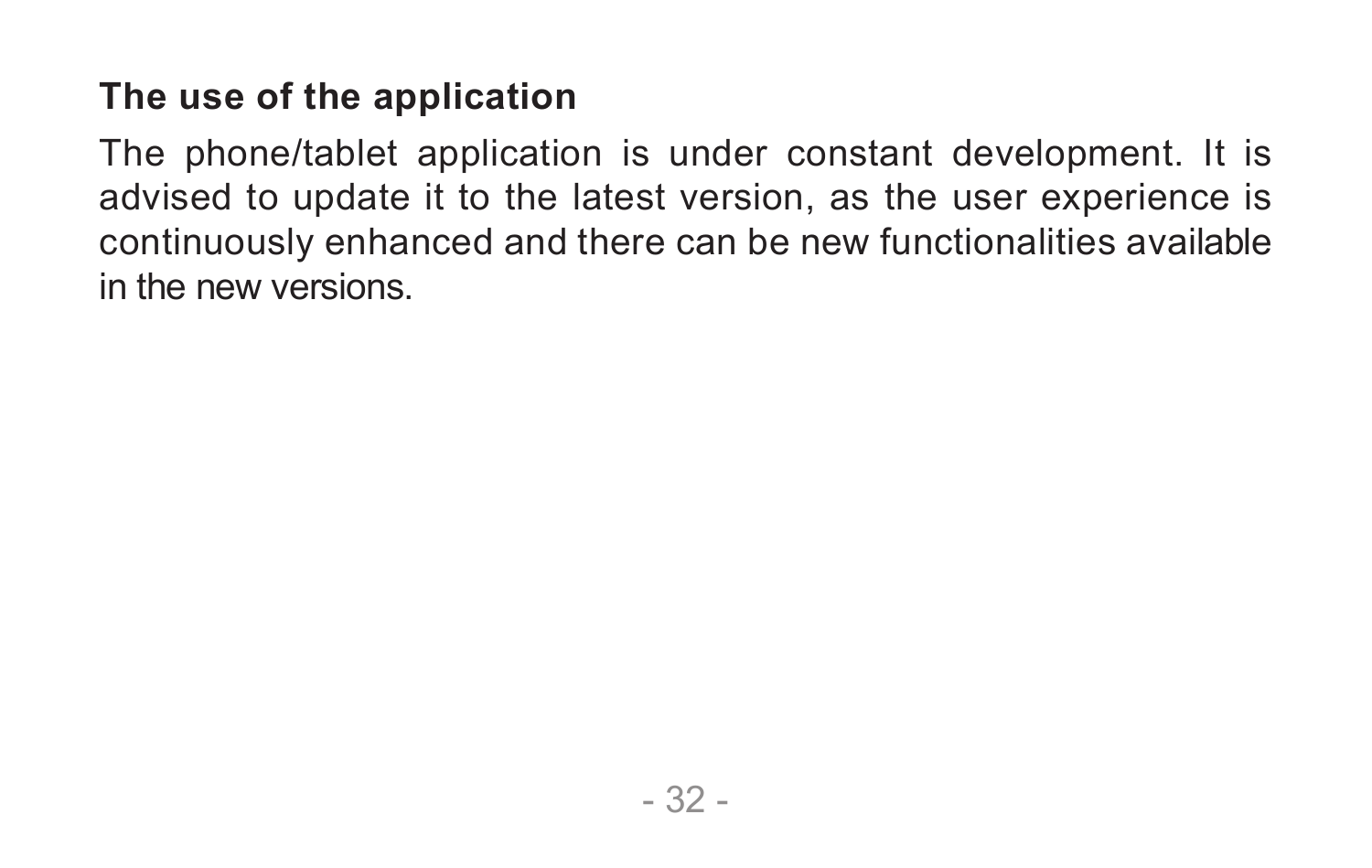# 8. PRODUCT INFORMATION AND TECHNICAL DATA

# Trademark: COMPUTHERM

Model identifier: *S300*

Temperature control class: **Class I**

Contribution to the efficiency of seasonal space heating: **1 % Temperature measuring range:** -20 °C – +70 °C

**Temperature measurement accuracy:** +/- 0.5 °C

**Type of the temperature sensor:** resistive (ohmic) temperature sensor **Adjustable measuring range:** -20 °C – +70 °C

```
Switch sensitivity: +/- 1 °C (temperature); 1 % RH (humidity)
```
**Humidity measuring range:** 0 - 100 %

**RH Humidity measurement accuracy:** +/- 2 % RH

**Adjustable humidity range:** 0 - 100 % RH

**Supply voltage for the thermostat:** 90-230 V AC; 50/60 Hz

**Output voltage of the thermostat:** 90-230 V AC (identical with the input voltage)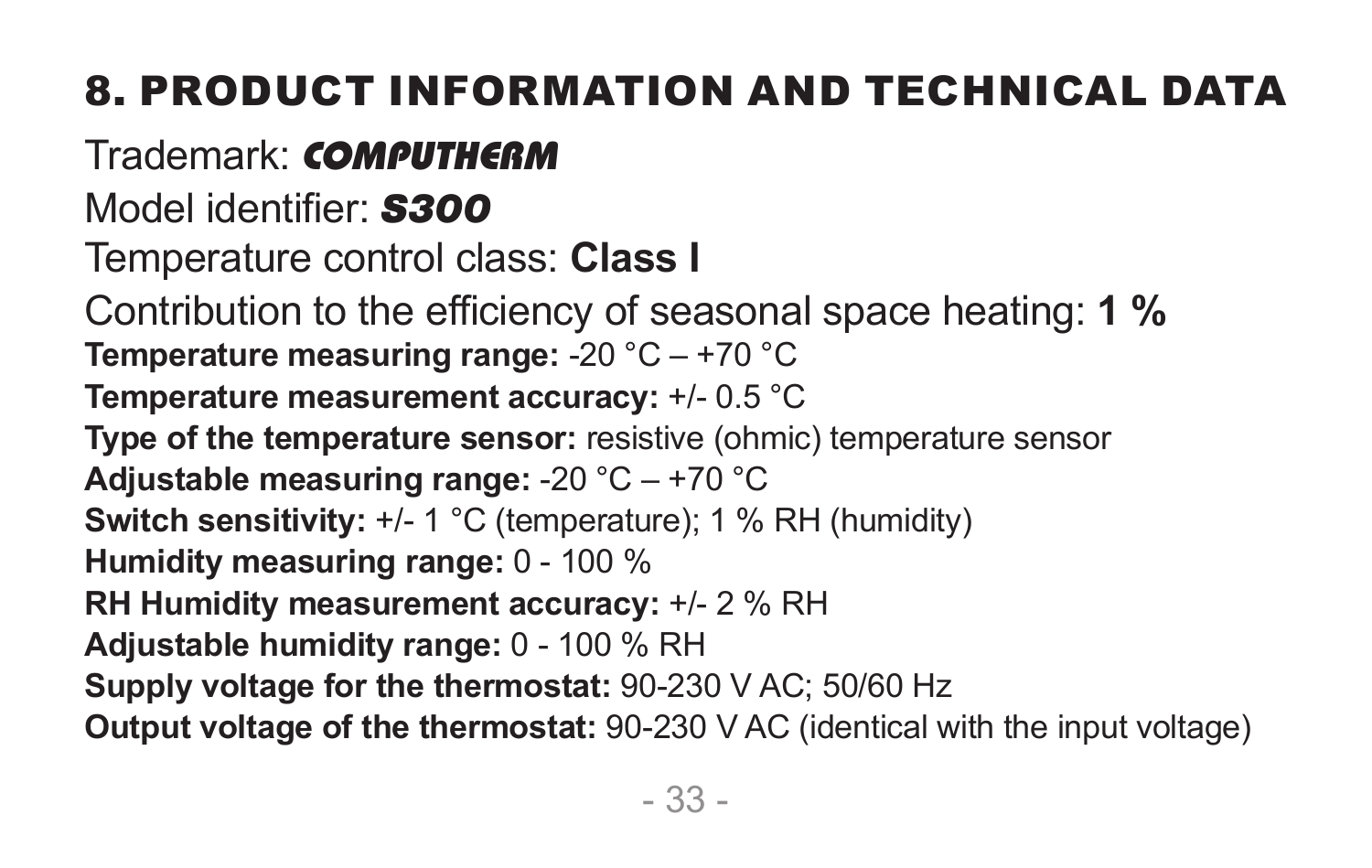**Protection against environmental impacts:** IP51 **Output loadability of the thermostat:** 16 A (3 A inductive) **Standby power consumption:** 0.1 W **Operating frequency:** Wi-Fi (b/g/n) 2.4 GHz **Storage temperature:** -40 °C … +80 °C **Operating temperature:** -20 °C – +70 °C **Permissible relative humidity:** max. 80 % without condensation **Dimensions:** 115 x 52 x 32 mm **Mass:** 85 g